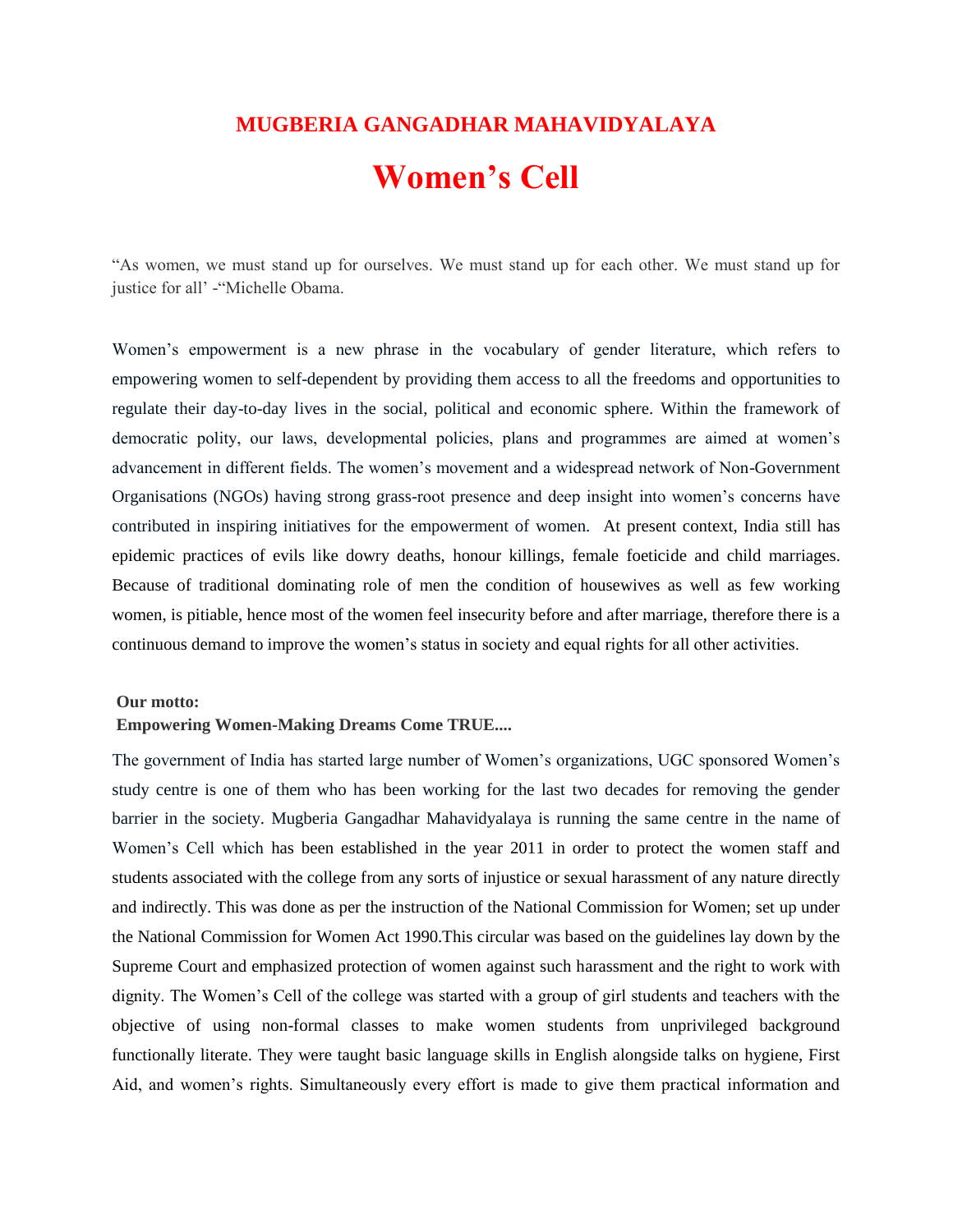knowledge of their immediate environment to build self-confidence, so that the students grow into selfreliant young women who are an asset to their families and the community. The basic objective of organising such programmes is to increasing awareness in women and developing their personality. The Women's Cell is working with a hope that the girls will realize their dreams of economic independence and that they will leave college equipped to face life"s challenges. At the Women"s Cell ours is a truly modest effort. It is a sincere expression of the belief held by each one of our dedicated team that by lighting even a single candle we can help to dispel the darkness. The success of the Women cell is due to the hard work and perseverance of every member of the cell. The distance have travelled would not have been possible without the support and encouragement extended by our Principal Dr. Swapan Kumar Mishra under whose valuable guidance women"s cell continue to be motivated to do our best at all times. Women"s Cell also thankful to UGC for their continuous financial support for academic and infrastructural development in our college. The Women"s Cell is striving to create a better and just society by empowering women, and with a vision that is to make the cell a unique platform for the development of its members, by providing them opportunities to contribute towards the betterment of the society.

#### **Members of the women cell**

The Principal of the college as the chairperson of the cell and one women staff member is convenor of the cell. The cell is reconstituted every year if situation arises so. The process of reconstruction of the cell lays in the hands of Principal in consultation staff members. The name of the teachers in the charge of the cell:

- Dr.Swapan Kumar Mishra.(Chairman)
- Prof.Jonaki Biswas. Associate Professor and HOD. Department of Political Science. (Convener)
- Dr Sutapa Saha. Assistant Professor and HOD.Deprtment of Music.
- Prof Irani Banerjee Chatterjee. Assistant Professor and HOD.Department of Geography.
- Prof. Ranita Bain. Assistant Professor and HOD. Department of English.
- Prof Devmita Dinda.Permanant Part time Teacher .Department of Botany.
- Prof Sudipta Das.Assistant Professor (On contract basis) .M.P.Ed.
- Mrs. Subha Sahoo. (Staff).
- Madhuchhanda Tripathy. (B.A Part III .Student).

All the Faculty and student members work for the cause of Women empowerment with a motto that "Duty makes us do things well but love makes us do them beautiful".

#### **The Objectives of the cell are as follows:**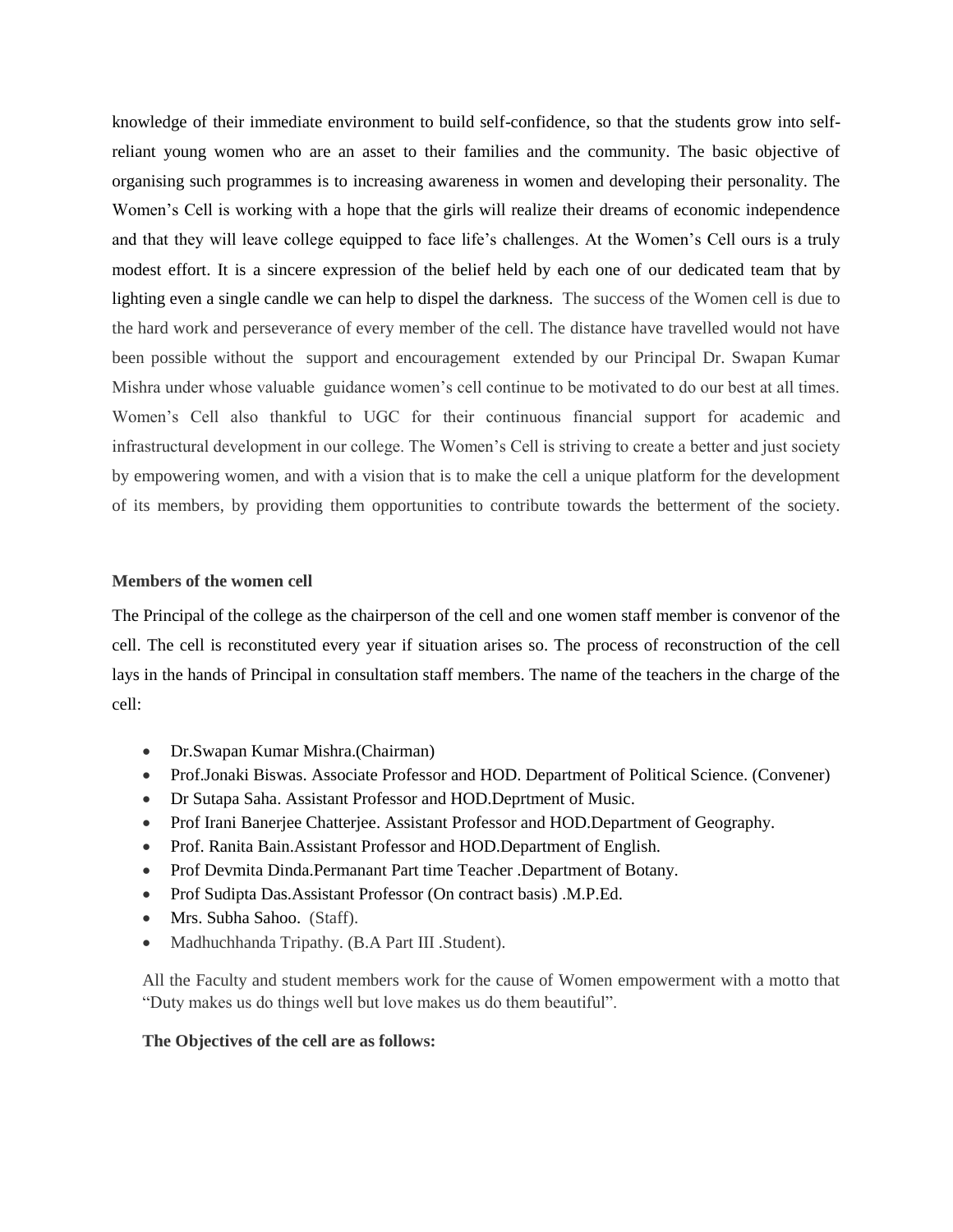- To enhance self-esteem and self-confidence for greater participation and develop responsible, value oriented leadership of girl students, women faculty and staff in the college.
- To provide opportunities and programs for female students to be financially, mentally, and emotionally empowered so as to promote their growth as individuals in their own right.
- To help students to change their mindset and attitudes towards life in terms of Women and create awareness about the problems faced by women of all strata due to gender issues.
- To become a resource centre by involving female students to interact with rural women who lack formal and health education.
- To make girl student aware about their legal safeguards and ensure that sexual harassment is treated as an unacceptable behaviour within the college and the society.
- To help them in raising their voice against all kinds of discrimination.
- To prevent gender discrimination and sexual harassment by continuously reviewing, monitoring and solving girl's/women's sexual harassment, through prevention of sexual harassment Committee which has been formed to resolve issues.
- To provide and maintain a dignified, congenial working environment for women employees (including teaching, non-teaching and contractual workers) and students, where they can work, study and explore their potential to the fullest.
- To incorporate hygiene habits and ensure a healthy atmosphere in and around the college.

#### **The main activities of the Cell are:**

- The cell organizes awareness meetings, programs, non formal classes, workshop and seminars by experts on various subjects like Career Guidance, good health and hygiene, Nutrition, developing one"s personality, women"s rights and gender-related issues and become a Cell for exchange of ideas for women.
- One day UGC Sponsored National Seminar observed on "Women's Empowerment: Challenge in the 21st Century", by Women"s Cell in collaboration with IQAC.
- The Women's Cell published an edited book consisting of research papers on Women Empowerment.
- The Women's Cell effortlessly encourages girl students to join N.C.C and N.S.S. programs in the college.
- The Women's Cell continuously informs about the assistance provided for poor and meritorious female students from the Government scheme and from the Students Aid Fund of Mugberia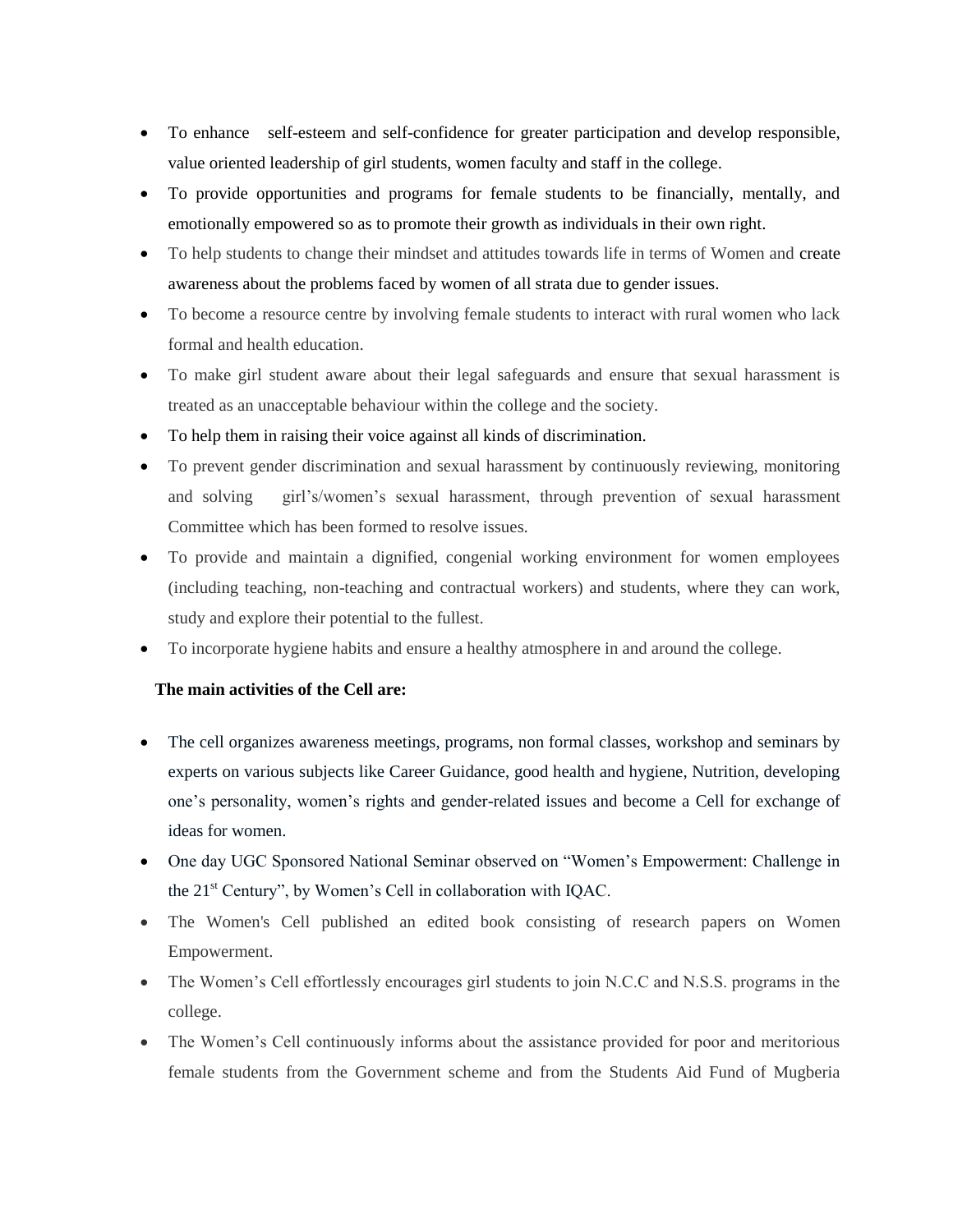Gangadhar Mahavidyalaya. The Women"s Cell also informs about the special prize that has been given to female student for ranking first in the part III Honours final examination in every year.

- The Women's Cell encourages all girl students to apply "Kanyashree Prakalpa" and in every year 70% of them are enrolled in the said Prakalpa.
- The Women's Cell observes .Inauguration Ceremony each academic session to sensitize all members of College towards the Supreme Court and statutory mandate prohibiting gender discriminations and sexual harassment at the work place and encourage involvement through academic, talks, seminars, etc.
- As per demand of Women"s Cell one complaint Box placed in front of Girls common room.
- Prevention of sexual harassment committee reviews safety and security measures for female employees and girl students and solve problems arising out of gender related discrimination in our college. If Students or any member report their grievance to the committee will be subject to appropriate disciplinary procedure action.
- The Women's Cell ensures student's union involvement in Women's Cell activities.
- An Information Register, maintained by the Women's Cell for keeping record of female student and staff related information.
- As per demand of IQAC and Women"s Cell, the college authority allocated one specific room for Women"s Cell. This room was named by the world known humanitarian and social activist Sister Nivedita.
- As per demand of Women"s Cell GIRL"S Hostel has been made for the female students by the college authority. Construction of another Girl"s Hostel has been going on at present.
- As per demand of Women"s Cell girl"s common room and toilets for female staff and students renovated and new toilets established by our college authority.
- Provides basic amenities for hygiene (soaps, hand towels etc), and provides special facilities and needs of the Women faculty members, staff students of the college. by establishing a sanitary vending machine in girl"s common room in the college.
- Provides health education and special need based facilities of the rural women as societal activity.

#### **Future Plans:**

• Taking into account the current scenario where women are being harassed, victimized and even raped, the Women Cell intends to organise a karate workshop in next session.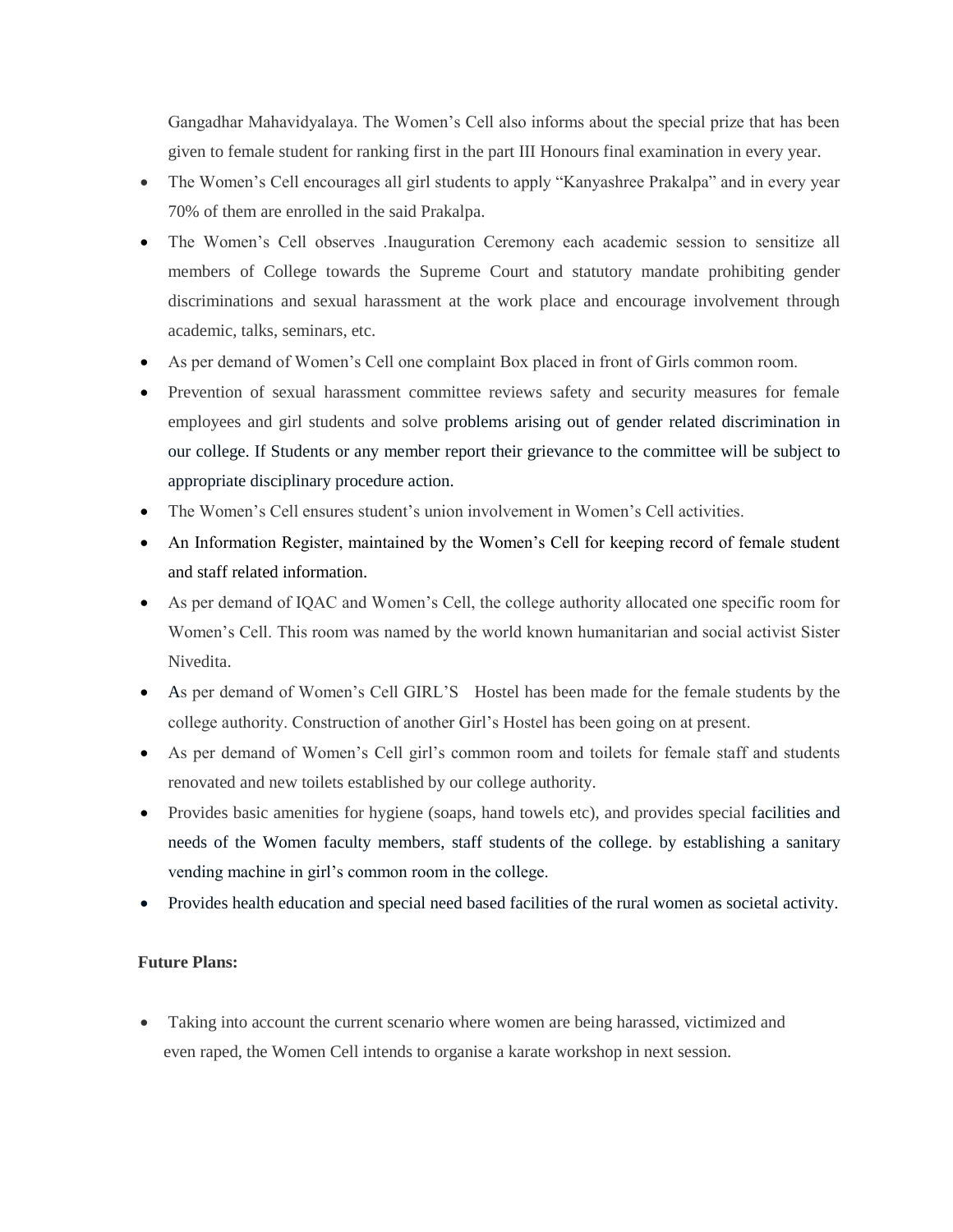The women"s cell intends to reach out to Women in the rural areas and make them aware of their social and legal rights and to equip them to stand against gender violence and gender discrimination.

# **The highlights of the recent past major activities of the Women's Cell: Session 2013 -2014......**

- In keeping with the Supreme Court guidelines, the Women Cell of Mugberia Gangadhar Mahavidyalaya through a resolution adopted on  $7<sup>th</sup>$  February 2014, restructured Prevention of Sexual Harassment Committee against Harassment of Women at the workplace.
- Through a resolution adopted on  $7<sup>th</sup>$  February, One complaint Box placed in front of Girls common room.
- Through a resolution adopted on  $7<sup>th</sup>$  February, 2014, an Information Register, designed by the Women"s Cell for keeping record of female student and staff related information.
- The Cell organizes a seminar on Women's Day  $(8<sup>th</sup> March.2014)$  by experts on women's rights and gender-related issues.Dr Sutapa Saha delivered a lecture on "Gender Equality for women in  $21<sup>st</sup>$  century. Prof Jonaki Biswas was the co coordinator of the seminar. Many female students were participated in this seminar. They also took active part in that seminar. Overall the seminar on that day was a source of encouragement on discussions of problems.
- The Women's Cell kept records of female staff and students in the institution throughout the year.
- The Women's Cell reviewed safety and security measures for female employees and girl students in each and every meeting conducted by them in this year.
- Providing basic amenities for hygiene (soaps, hand towels etc), and providing special facilities and needs of the Women faculty members, staff and students of the college.

#### **The highlights of the recent past major activities of the Women's Cell:**

#### **Session 2014 -2015......**

Women's Cell activities for the academic session 2014-15 were inaugurated on 9<sup>th</sup> August 2014 in the auditorium hall of the college. A speech has-been given by Prof Nilima Gayen on "Physical Fitness of women."Female students were shared their feelings in this seminar. The Women"s Cell Encouraged girl students to join N.C.C and N.S,S, informed them about the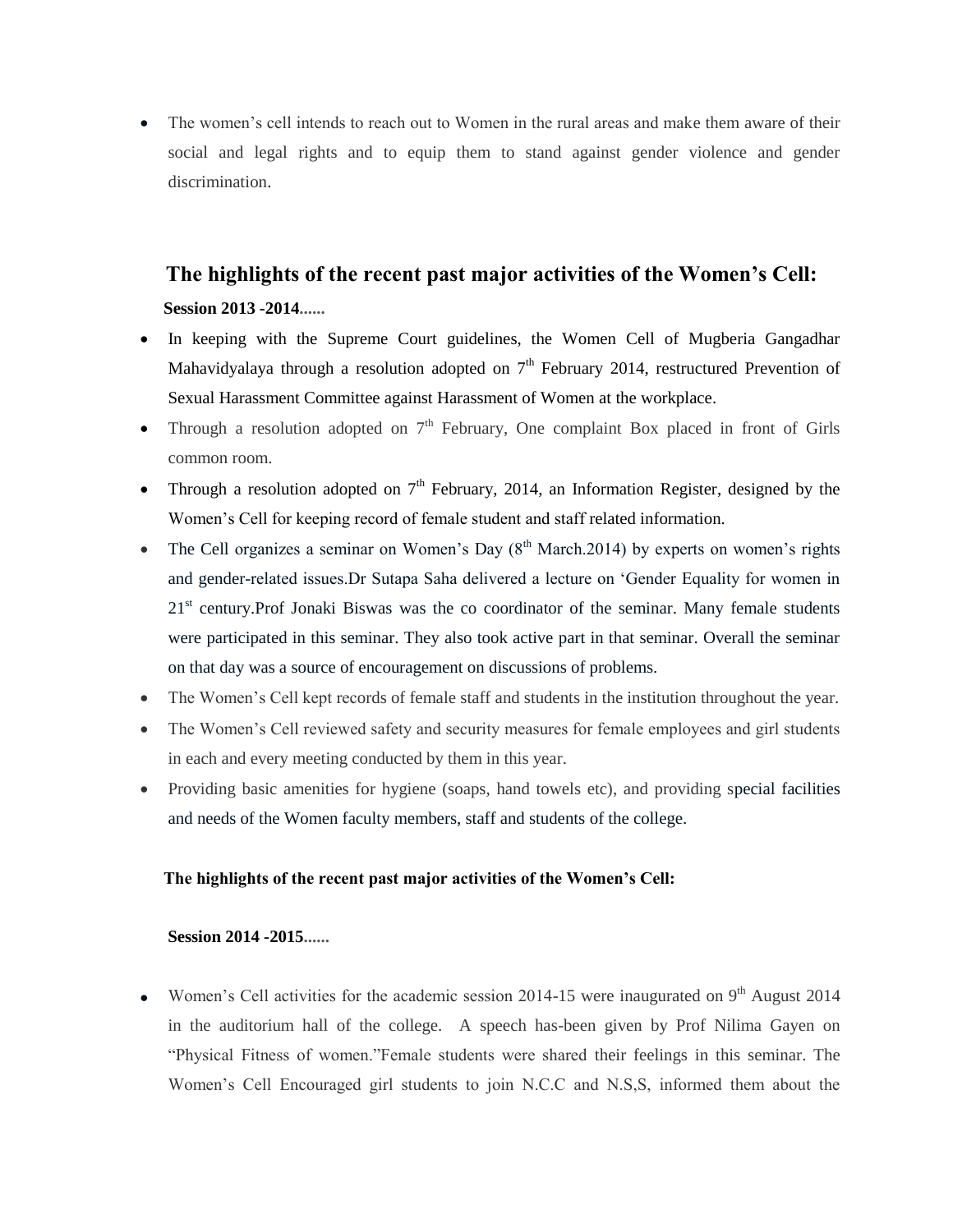assistance provided for poor and meritorious female students from the Students Aid Fund and about the special prize that has been given to female student for ranking first in the part III Honours final examination in every year and encouraged all girl students to apply for "Kanyashree Prakalpa" on that day.

- The Cell organizes a non formal class on Women's Day  $(8<sup>th</sup> March.2015)$  on women's rights and gender-related issues. Prof Jonaki Biswas delivered a lecture on" Sexual harassment at work places". Female students and staffs were participated in this class, and benefitted from it.
- As per demand of IQAC and Women"s Cell, the college authority allocated one specific room for Women"s Cell. This room was named by the world known humanitarian and social activist Sister Nivedita.
- The Women's Cell kept records of female staff and students in the institution throughout the year.
- The Women's Cell reviewed safety and security measures for female employees and girl students in each and every meeting conducted by them in this year.
- Providing basic amenities for hygiene (soaps, hand towels etc), and providing special facilities and needs of the Women faculty members, staff and students of the college.

# **The highlights of the recent past major activities of the Women's Cell: Session 2015 -2016......**

- Women's Cell activities for the academic session 2015-16 were inaugurated on  $1<sup>st</sup>$  August 2015 in the auditorium hall of the college. A speech has-been given by Prof Srijanee Roy on Womens Rights and one speech has been given by Prof. Devmita Dinda on "HIV-AIDS-suffering Women."Female students were shared their feelings in this seminar. The Women"s Cell Encouraged girl students to join N.C.C and N.S,S, informed them about the assistance provided for poor and meritorious female students from the Students Aid Fund and about the special prize that has been given to female student for ranking first in the part III Honours final examination in every year and encouraged all girl students to apply for "Kanyashree Prakalpa" on that day.
- Establishment of girls hostel has been completed this year with the financial supports of the UGC.
- The Cell organizes a workshop on Women's Day  $(8<sup>th</sup> March.2016)$  on women's rights and gender-related issues. Prof Jonaki Biswas delivered a lecture on" How to combat sexual harassment". Prof Biswas interacted with the students and discussed various forms of sexual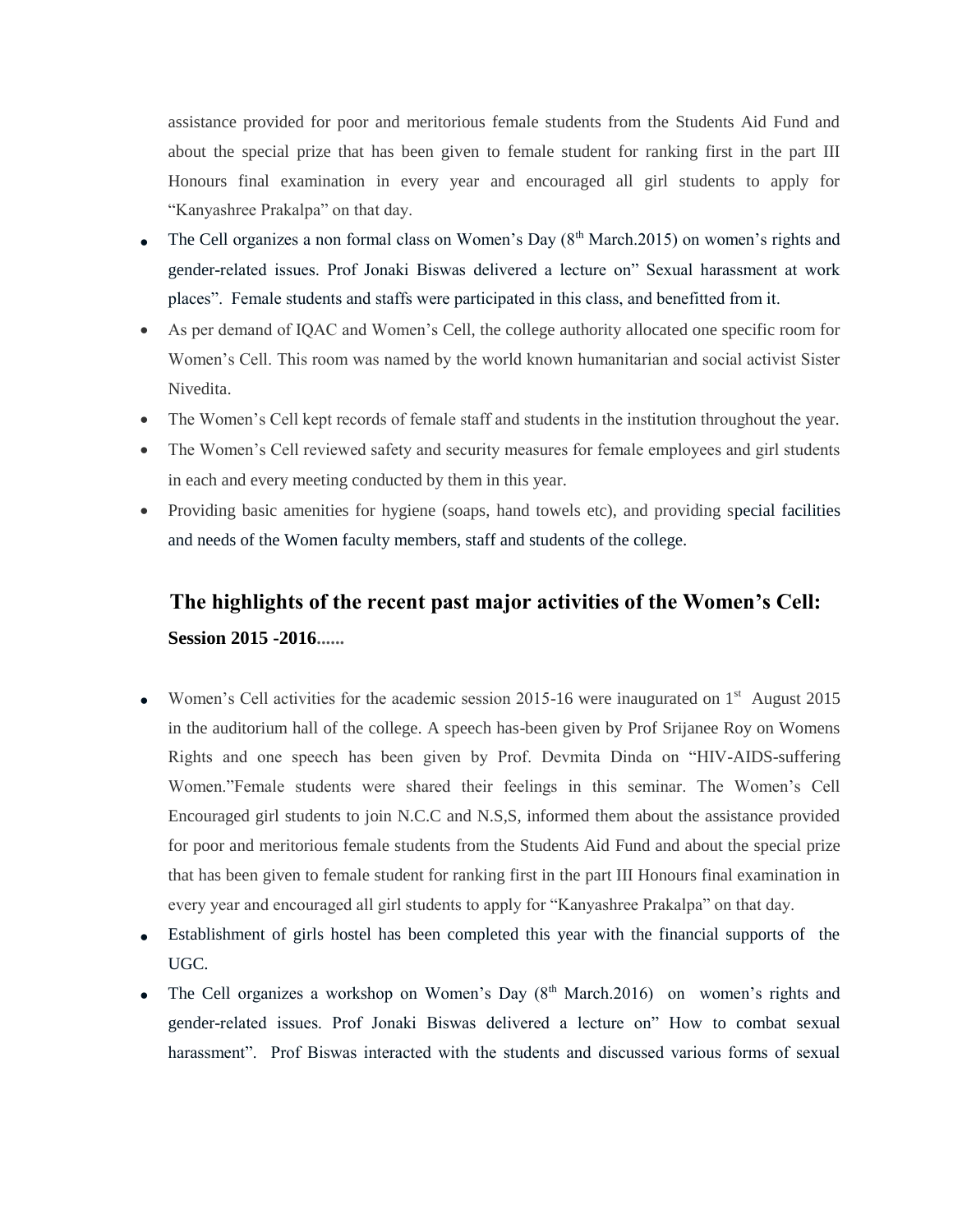harassment faced by women in learning institution, workplace, in society and marriages. Female students and staffs were participated in this class, and benefitted from it.

- A street drama on "Stop Domestic Violence" jointly organised by Women Cell and UGC Sponsored Foundation Course on Human Rights of Mugberia Gangadhar Mahavidyalaya on Women"s Day. Dr.Siddhhartha Chatterjee was the director of that play.
- The Women's Cell kept records of female staff and students in the institution throughout the year.
- The Women's Cell reviewed safety and security measures for female employees and girl students in each and every meeting conducted by them in this year.
- Providing basic amenities for hygiene (soaps, hand towels etc), and providing special facilities and needs of the Women faculty members, staff and students of the college.

# **The highlights of the recent past major activities of the Women's Cell: Session 2016 -2017......**

- Women's Cell activities for the academic session 2016-17 were inaugurated on  $12<sup>th</sup>$  August 2016 in the auditorium hall of the college.Prof Sudipta Das delivered a lecture on the topic "Empowering girls and women through physical education". Female students were shared their feelings in this seminar. The Women"s Cell Encouraged girl students to join N.C.C and N.S,S, informed them about the assistance provided for poor and meritorious female students from the Students Aid Fund and about the special prize that has been given to female student for ranking first in the part III Honours final examination in every year and encouraged all girl students to apply for "Kanyashree Prakalpa" on that day.
- One day UGC Sponsored National Seminar observed on "Women"s Empowerment: A Challenge in the  $21<sup>st</sup>$  Century", by women's cell in collaboration with IQAC. Many distinguished speakers like District Magistrate Mr Rshmi Kamal,Prof Sayed Abdul Hafiz Moinuddin and Prof G.P.Das were present in this seminar.Most of the speakers have spoken about the different aspects of Women Empowerment and how to adopting special measures to empower Women.Hundreds of female students participated and actively interected in this seminar ,and benifitted from it.
- The Women's Cell published an edited book consisting of research papers on Women Empowerment.
- As per demand of the Women"s Cell the college authority constructed two ladies toilets in Science Building.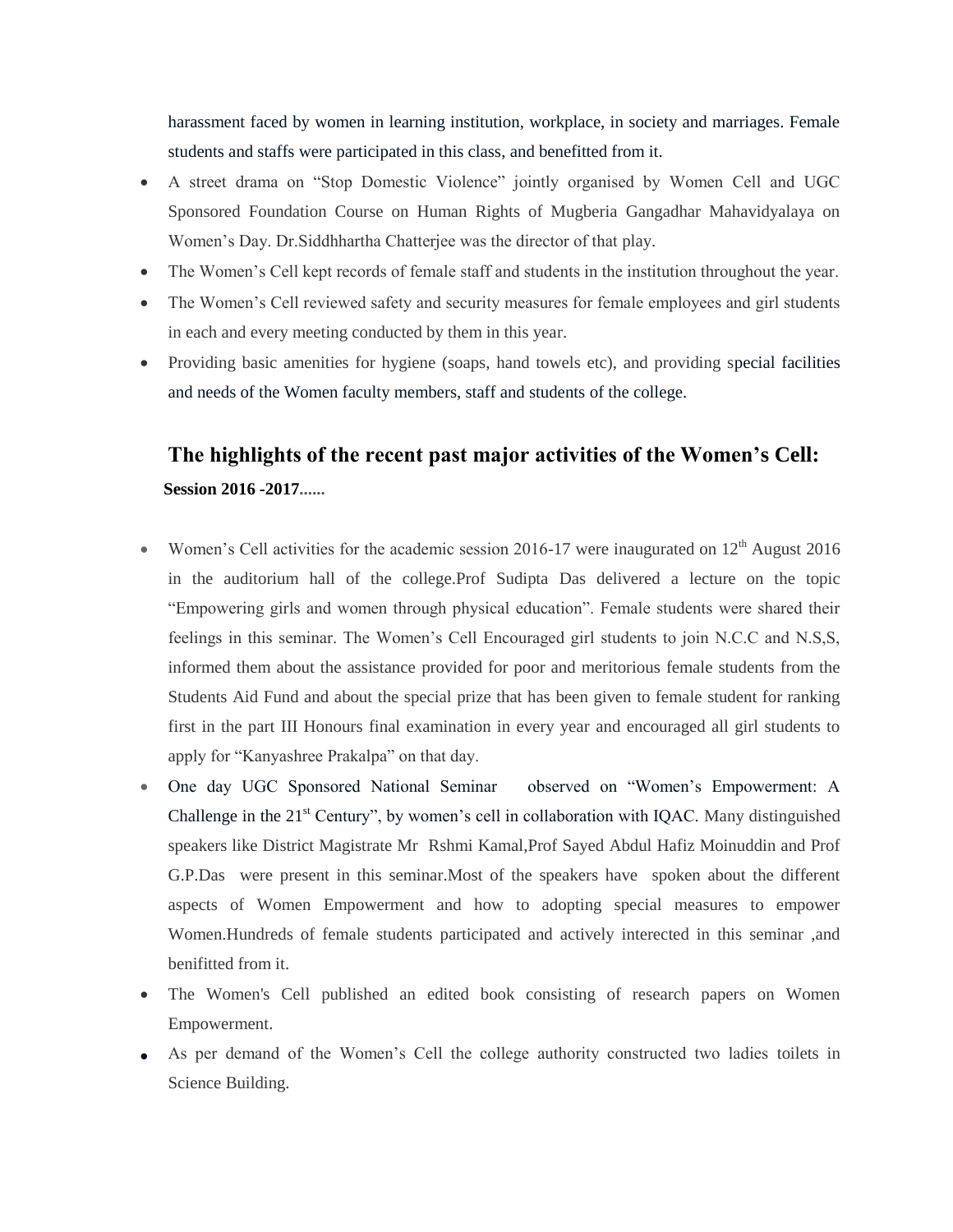- As per demand of the Women"s Cell the college authority renovated girl"s common room and toilets of female staff and students.
- The Women's Cell kept records of female staff and students in the institution throughout the year.
- The Women's Cell reviewed safety and security measures for female employees and girl students in each and every meeting conducted by them.
- Providing basic amenities for hygiene (soaps, hand towels etc), and providing special facilities and needs of the Women faculty members, staff and students of the college.

### **The highlights of the recent past major activities of the Women's Cell:**

#### **Session 2017 -2018......**

- Women's Cell activities for the academic session 2017-18 were inaugurated on  $10<sup>th</sup>$  August 2017 in the auditorium hall of the college. Prof Ranita Bain delivered a lecture on"The Role of Language in Personality Develpoment ."on that day.Female students were shared their feelings in this seminar. The Women"s Cell Encouraged girl students to join N.C.C and N.S,S, informed them about the assistance provided for poor and meritorious female students from the Students Aid Fund and about the special prize that has been given to female student for ranking first in the part III Honours final examination in every year and encouraged all girl students to apply for "Kanyashree Prakalpa" on that day.
- The Cell organizes a non formal class on Women's Day  $(8<sup>th</sup> March.2018)$  on women's rights and gender-related issues. Prof Devmita Dinda delivered a lecture on" Malnutrition" female students and staffs were participated in this class, and benefitted from it.
- As per demand of the Women"s Cell the college authority constructed two ladies toilets in Science Building.
- The Women"s Cell kept records of female staff and students in the institution throughout the year.
- The Women's Cell reviewed safety and security measures for female employees and girl students in each and every meeting conducted by them.
- Providing basic amenities for hygiene (soaps, hand towels etc), and providing special facilities and needs of the Women faculty members, staff and students of the college.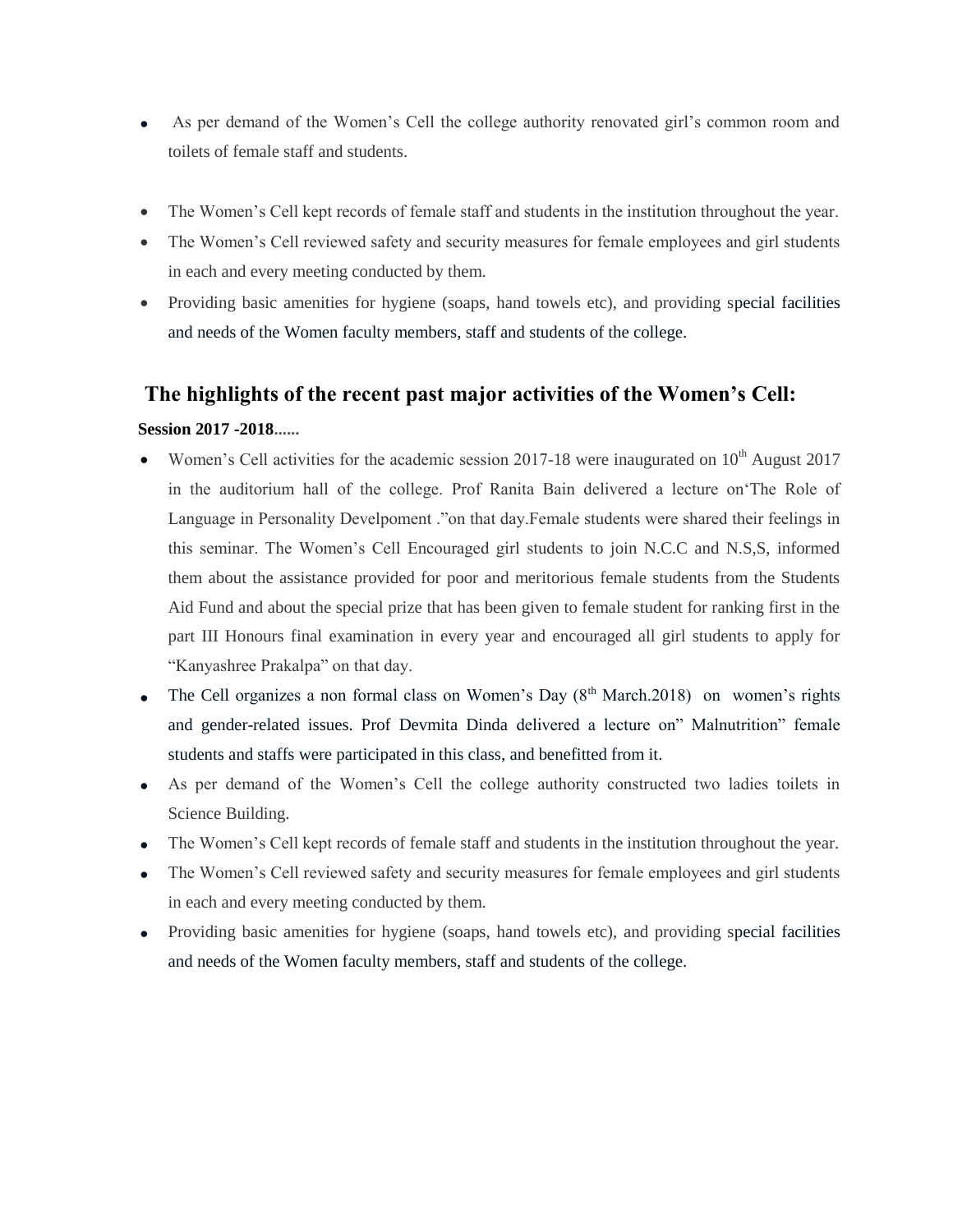# **The highlights of the recent past major activities of the Women's Cell: Session 2018 -2019......**

- Women's Cell activities for the academic session 2018-19 were inaugurated on 10<sup>th</sup> August 2017 in the auditorium hall of the college. Prof Irani Banerjee Chatterjee delivered a lecture on "Violence against Women."Female students were shared their feelings in this seminar. The Women"s Cell Encouraged girl students to join N.C.C and N.S,S, informed them about the assistance provided for poor and meritorious female students from the Students Aid Fund and about the special prize that has been given to female student for ranking first in the part III Honours final examination in every year and encouraged all girl students to apply for "Kanyashree Prakalpa" on that day.
- Sanitary vending Machine established in girl"s common room in the college.
- The construction of Women Hostel going on this year with the financial assistance of Govt.of WB,Education Department,who has sanctioned Rs 1 Crore for this purpose.
- The Women"s Cell kept records of female staff and students in the institution throughout the year.
- The Women's Cell reviewed safety and security measures for female employees and girl students in each and every meeting conducted by them.
- Providing basic amenities for hygiene (soaps, hand towels etc), and providing special facilities and needs of the Women faculty members, staff and students of the college.
- The Women"s Cell conducted a public awareness lecture on "Sustainable Menstrual Health Awareness –Newer Modalities.Green the Red " on 11<sup>th</sup> September .2018.In this program the Girl students and female employees were informed about their health and heigene issues and being informed about how to combat against societal stigma that when menstruating.
- The Women"s Cell participated in Swachhata avijan , conducted by the College authority and organised an awareness program on health and heigyne and distributed sanitary napkins to the women in rural locality on Gandhi Jayanti .

#### **Some facts......**

- At present 67% students are girls, out of 2379 students, in our college,
- Among the employees, presently 28 faculties and 09 non teaching staffs are women in the college.
- In every year 70% of girl students are enrolled for Kanyashree prakalpa.
- Many girl students of this college are participating in the various national level sports activities.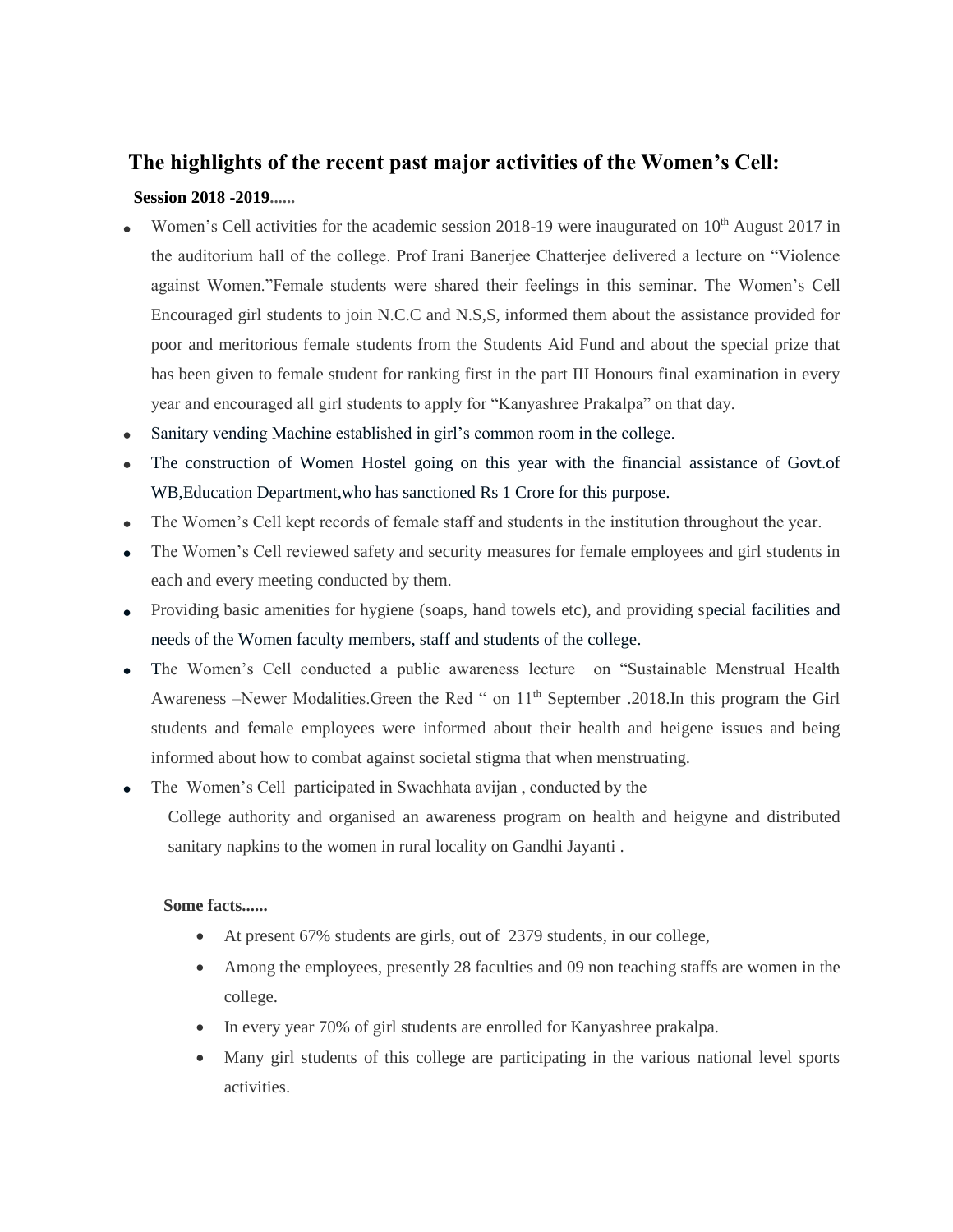- SC. ST, OBC Minority female students are getting Govt.scholarship every year.
- From the year 2017, Swami Vivekananda scholarship (Rs 18000 yearly) has been given to poor female students, who scored 75% marks in the exams conducted by Vidyasagar University.
- Female students of our college, who are Beedi Worker's ward, gets 3000 Rs scholarship per year from the Government.
- Special prize that has been given to female student for ranking first in the part III Honours final examination in every year.
- Monetary assistance provided for poor and meritorious female students from the Students Aid Fund of our college.
- More than 33% are female students from the total students,who are participating N.C.C programs in our college.
- More than 55% are female students from the total students ,who are participating N.S.S programs in our college.

# **RESOLUTIONS ADOPTED AT THE WOMEN'S CELL** (Mugberia Gangadhar Mahavidyalaya) CORE COMMITTEE MEETING, HELD ON O7.02.2014

Members of Women"s Cell present:

- 1. S/d Dr. Swapan Kumar Misra (Chairman)
- 2. S/d Prof. Jonaki Biswas. (Assistant Professor in Political Science). (Coordinator)
- 3. S/d Dr.Sutapa Saha. (Assistant Professor in Music)
- 4. S/d Prof. Devmita Dinda(Permanant part time lecturer in Botany)
- 5. S/d Prof.Nilima Gayen (Assistant Professor.M.P.Ed)
- 6. S/d Mrs.Subha Sahoo(Staff)
- 7. S/d Mahamaya Dinda(Student B.A Part-III)

- The members of Women's Cell read and confirmed the agenda of the meeting.
- In keeping with the Supreme Court guidelines, the Women's Cell of Mugberia Gangadhar Mahavidyalaya adopted a resolution on  $2<sup>nd</sup>$  February 2014 to reconstruct the committee for prevention of Sexual Harassment against Women at the workplace.
- Resolved that a Complaint Box will be placed in front of Girls common room.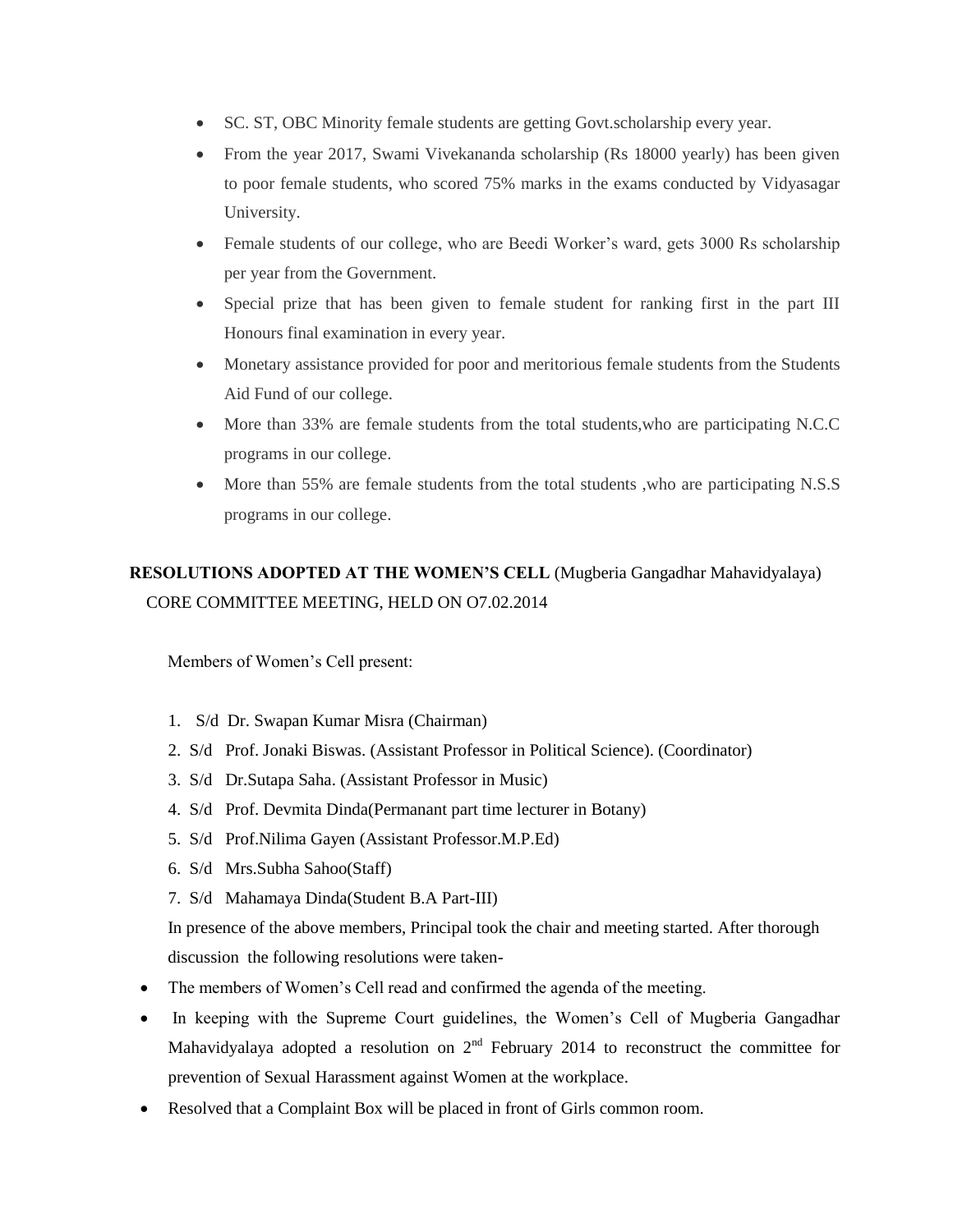- Resolved that an Information Register, be designed by the Women"s Cell for keeping record of female student and staff related information.
- Resolved that the Cell will organize a seminar on Women's Day  $(8<sup>th</sup> March.2014)$  by experts on women"s rights and gender-related issues.

(Mugberia Gangadhar Mahavidyalaya)

#### CORE COMMITTEE MEETING, HELD ON 10.07.2014

Members of Women"s Cell present:

- 1.S/d Dr. Swapan Kumar Misra (Chairman)
- 2. S/d Prof. Jonaki Biswas. (Assistant Professor in Political Science). (Coordinator)
- 3. S/d Dr.Sutapa Saha. (Assistant Professor in Music)
- 4.S/d Prof. Devmita Dinda(Permanant part time lecturer in Botany)
- 5.S/d Prof.Nilima Gayen (Assistant Professor.M.P.Ed)
- 6.S/d Mrs.Subha Sahoo(Staff)
- 7.S/d Mamata Pradhan(Student B.A Part-II)

- The members of Women's Cell read and confirmed the agenda of the meeting.
- Resolved that Women"s Cell activities for the academic session 2014-15 will be inaugurated on 9<sup>th</sup> August 2014 in the auditorium hall of the college.Prof.Nilima Gayen will deliver lecture on Gender issues on that day.
- Resolved that, as per demand of IQAC and Women"s Cell, the college authority will allocate one specific room for Women's Cell.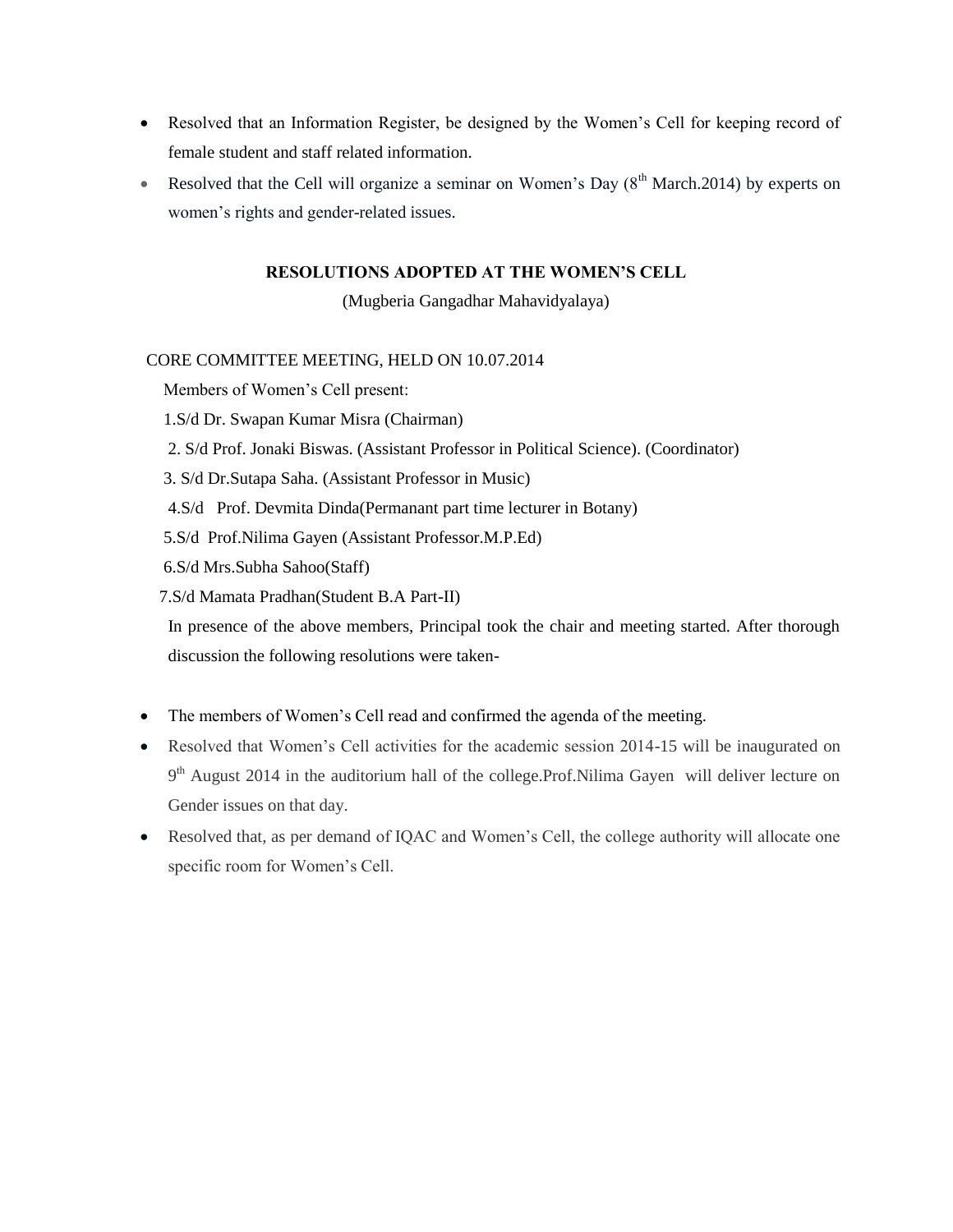(Mugberia Gangadhar Mahavidyalaya) CORE COMMITTEE MEETING, HELD ON 10.02.2015

 Members of Women"s Cell present: 1.S/d Dr. Swapan Kumar Misra (Chairman) 2. S/d Prof. Jonaki Biswas. (Assistant Professor in Political Science). (Coordinator) 3. S/d Dr.Sutapa Saha. (Assistant Professor in Music) 4.S/d Prof Srijanee Roy(Assistant Professor in English) 5.S/d Prof. Devmita Dinda(Permanant part time lecturer in Botany) 6.S/d Prof.Nilima Gayen(Assistant Professor.M.P.Ed) 7.S/d Mrs.Subha Sahoo(Staff) 8.S/d Mamata Pradhan(Student B.A Part-II)

- The members of Women's Cell read and confirmed the agenda of the meeting.
- Resolved that the Cell will organize a non formal class on Women's Day  $(8<sup>th</sup> March.2015)$  on women"s rights and gender-related issues. Prof Jonaki Biswas will deliver a lecture on" Sexual harassment at work places".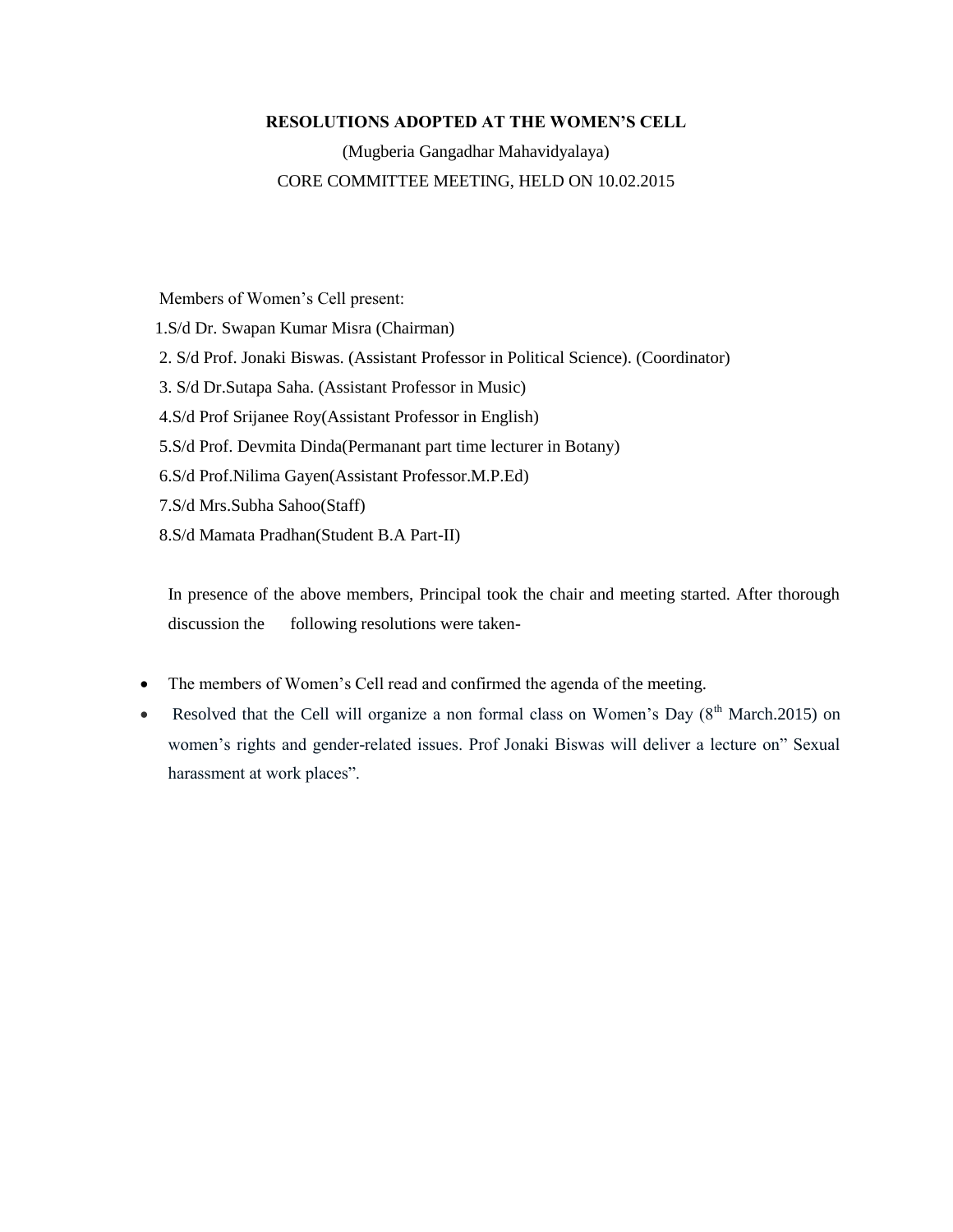(Mugberia Gangadhar Mahavidyalaya) CORE COMMITTEE MEETING, HELD ON 16.07.2015

Members of Women"s Cell present:

 1.S/d Dr. Swapan Kumar Misra (Chairman) 2.S/d Prof. Jonaki Biswas. (Assistant Professor in Political Science). (Coordinator) 3.S/d Dr.Sutapa Saha. (Assistant Professor in Music) 4.S/d Prof Srijanee Roy(Assistant Professor in English) 5.S/d Prof. Devmita Dinda(Permanant part time lecturer in Botany) 6.S/d Prof.Sudipta Das(Assistant Professor.M.P.Ed) 7.S/d Mrs.Subha Sahoo(Staff) 8.S/d Mamata Pradhan(Student B.A Part-III)

 In presence of the above members,Principal took the chair and meeting started. After thorough discussion

the following resolutions were taken-

- The members of Women's Cell read and confirmed the agenda of the meeting.
- Resolved that Women"s Cell activities for the academic session 2015-16 will be inaugurated on 1<sup>st</sup> August 2015 in the auditorium hall of the college.Prof srijonee roy and ProfDevmita Dinda will deliver lecture on that day.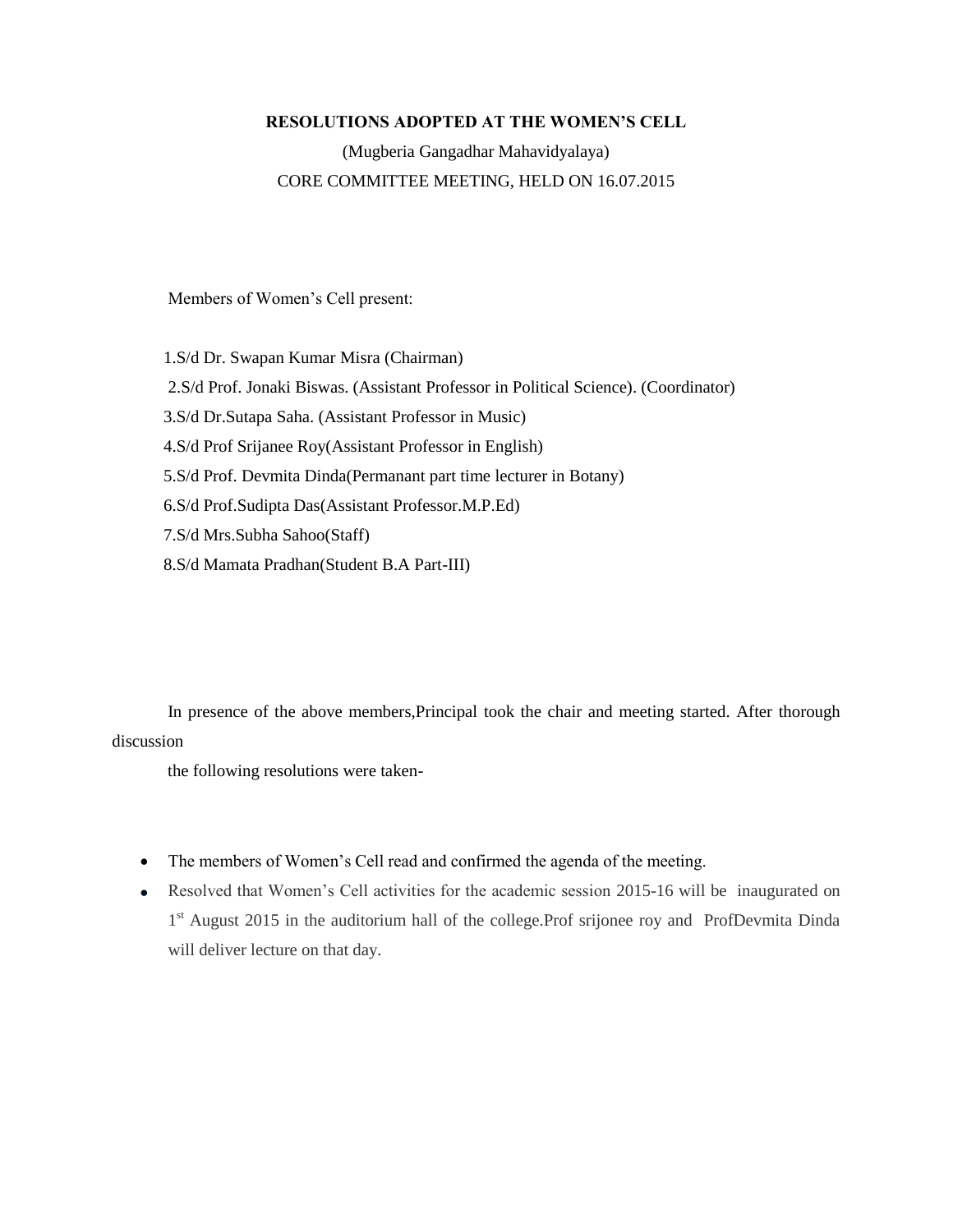### (Mugberia Gangadhar Mahavidyalaya) CORE COMMITTEE MEETING, HELD ON 09.02.2016

Members of Women"s Cell present:

 1.S/d Dr. Swapan Kumar Misra (Chairman) 2. S/d Prof. Jonaki Biswas. (Assistant Professor in Political Science). (Coordinator) 3. S/d Dr.Sutapa Saha. (Assistant Professor in Music) 4.S/d Prof Srijanee Roy(Assistant Professor in English) 5.S/d Prof. Devmita Dinda(Permanant part time lecturer in Botany) 6.S/d Prof.Sudipta Das(Assistant Professor.M.P.Ed) 7.S/d Mrs.Subha Sahoo(Staff) 8.S/d Mamata Pradhan(Student B.A Part-III)

- The members of Women"s Cell read and confirmed the agenda of the meeting.
- Resolved that as per demand of The Women"s Cell the college authority will renovate Girl"s common room and toilets for female staff and students in the college premises on coming session .
- Resolved that the Cell will organize a workshop on Women's Day  $(8<sup>th</sup> March.2016)$  on women's rights and gender-related issues. Prof Jonaki Biswas will deliver a lecture on" How to combat sexual harassment".
- A street drama on "Stop Domestic Violence" will jointlybe organised by Women Cell and UGC Sponsored Foundation Course on Human Rights of Mugberia Gangadhar Mahavidyalaya on Women"s Day. Dr.Siddhhartha Chatterjee will be the director of that play.
- The Women's Cell convey thanks to the college authority for establishing girls hostel with the financial support of UGC.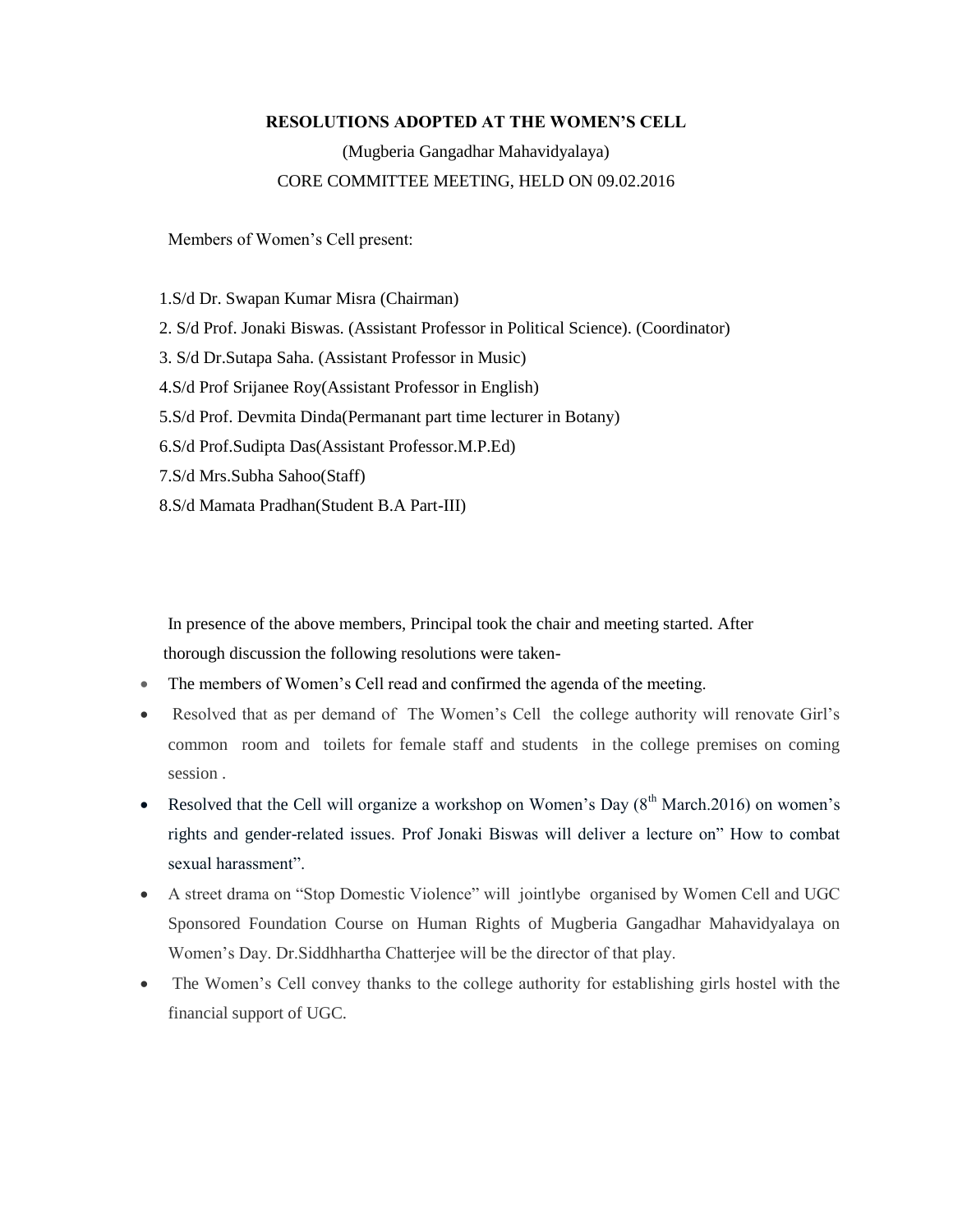## **RESOLUTIONS ADOPTED AT THE WOMEN'S CELL** (Mugberia Gangadhar Mahavidyalaya)

#### CORE COMMITTEE MEETING, HELD ON 14.07.2016

Members of Women"s Cell present:

 1.S/d Dr. Swapan Kumar Misra (Chairman) 2.S/d Prof. Jonaki Biswas. (Assistant Professor in Political Science). (Coordinator) 3.S/d Dr.Sutapa Saha. (Assistant Professor in Music) 4.S/d Prof. Devmita Dinda(Permanant part time lecturer in Botany) 5.S/d Prof.Sudipta Das(Assistant Professor.M.P.Ed) 6.S/d Mrs.Subha Sahoo(Staff) 7.S/d Ranjita Samanta(Student B.A Part-II)

- The members of Women's Cell read and confirmed the agenda of the meeting.
- Resolved that the Women"s Cell activities for the academic session 2016-17 will inaugurated on 12<sup>th</sup> August 2016 in the auditorium hall of the college. Prof Sudipta Das will deliver a lecture on the topic "Empowering girls and women through physical education"on that day.
- Resolved that as per demand of Women"s Cell the college authority will establish a Women Hostel on coming session.
- The Women's Cell convey thanks to the college authority for renovating Girl's common room and toilets for female staff and students in the college premises on this year.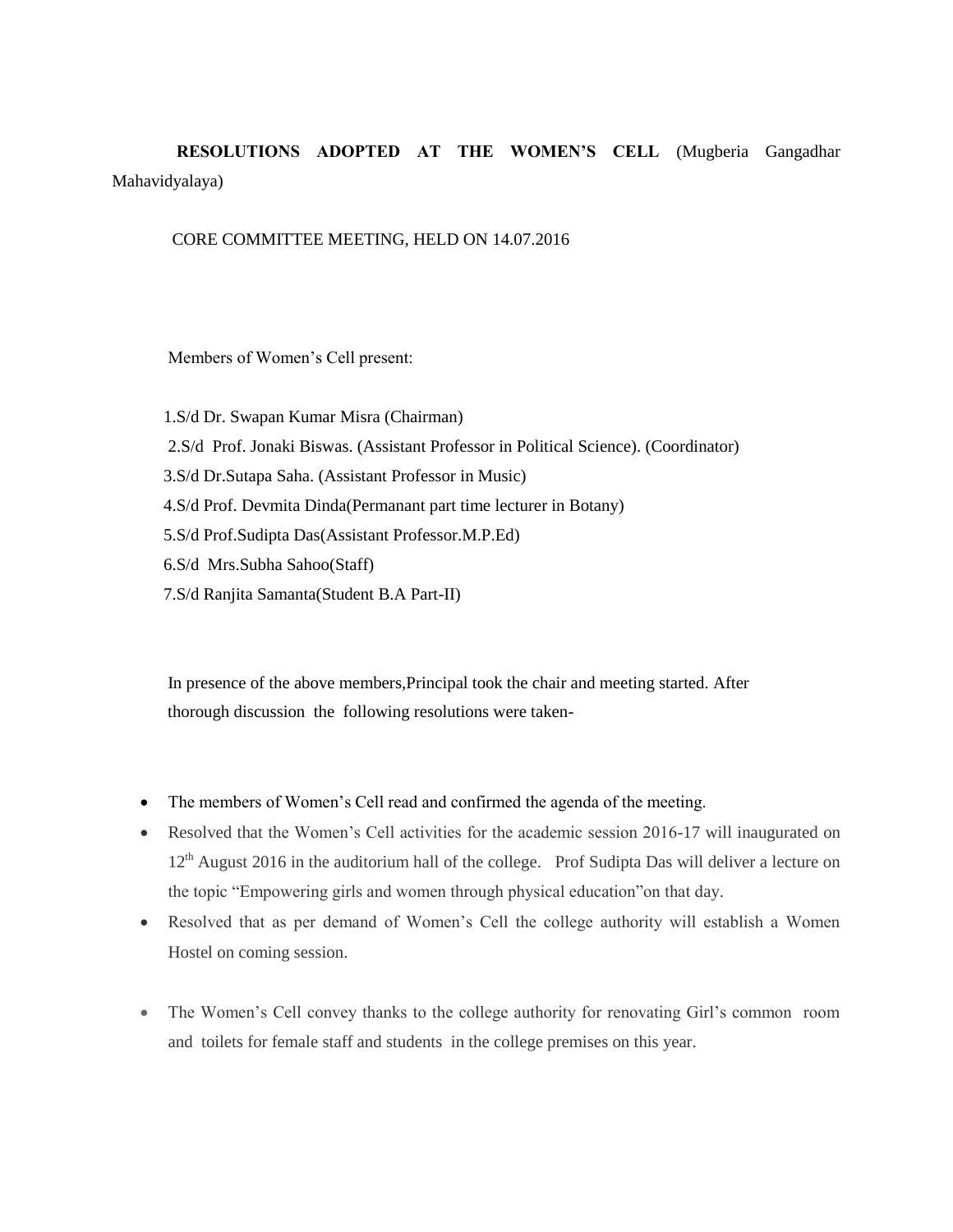# **RESOLUTIONS ADOPTED AT THE WOMEN'S CELL** (Mugberia Gangadhar Mahavidyalaya)

CORE COMMITTEE MEETING, HELD ON 28.02.2017

Members of Women"s Cell present:

 1 S/d Dr. Swapan Kumar Misra (Chairman) 2.S/d Prof. Jonaki Biswas. (Assistant Professor in Political Science). (Coordinator) 3.S/d Dr.Sutapa Saha. (Assistant Professor in Music) 4.S/d Prof Srijanee Roy(Assistant Professor in English) 5.S/d Prof. Devmita Dinda(Permanant part time lecturer in Botany) 6.S/d Prof.Sudipta Das(Assistant Professor.M.P.Ed) 7.S/d Mrs.Subha Sahoo(Staff) 8.S/d Ranjita Samanta(Student B.A Part-II)

- The members of Women's Cell read and confirmed the agenda of the meeting.
- Resolved that One day UGC Sponsored National Seminar will be observed on "Women"s Empowerment: A Challenge in the  $21<sup>st</sup>$  Century", by women's cell in collaboration with IQAC.
- Resolved that the Women's Cell will publish an edited book consisting of research papers on Women Empowerment.
- Resolved that as per demand of Women"s Cell two ladies toilet will be constructed by the college authority in Science Building this year.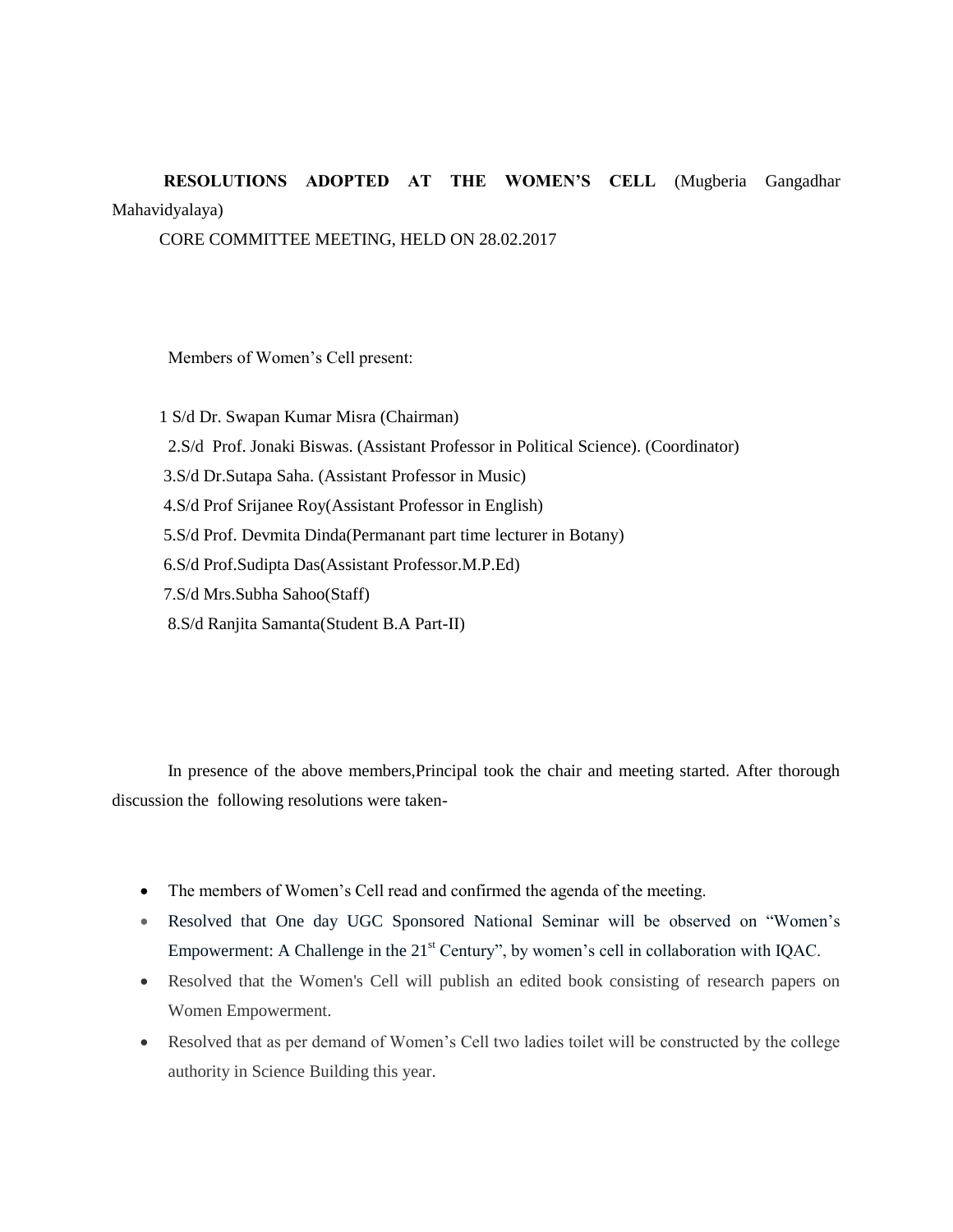#### **RESOLUTIONS ADOPTED AT THE WOMEN'S CELL** (Mugberia

Gangadhar Mahavidyalaya)

#### CORE COMMITTEE MEETING, HELD ON 18.07.2017

Members of Women"s Cell present:

 -1.S/d Dr. Swapan Kumar Misra (Chairman) 2.S/d Prof. Jonaki Biswas. (Assistant Professor in Political Science). (Coordinator) 3 S/d .Dr.Sutapa Saha. (Assistant Professor in Music) 4.S/d Prof.Irani Banerjee Chatterjee (Assistant Professor in Geography) 5. S/d Prof.Ranita Bain (Assistant Professor in English) 6.S/d Devmita Dinda(Permanant part time lecturer in Botany) 7.S/d Prof.Sudipta Das (Assistant Professor.M.P.Ed) 8.S/d Mrs.Subha Sahoo(Staff) 9.S/d Madhuchhanda Tripathy(Student.B.A.Part.II)

- The members of Women's Cell read and confirmed the agenda of the meeting.
- Resolved that the Women"s Cell activities for the academic session 2017-18 will be inaugurated on 10<sup>th</sup> August 2017 in the auditorium hall of the college. Prof Ranita Bain will deliver a lecture on "The Role of Language in Personality Develpoment"on that day.
- The Women's Cell convey thanks to the college authority for establishing 2 ladies toilets in Science Building of the college.
- Resolved that two more ladies toilets will constructed in Science Building on coming session.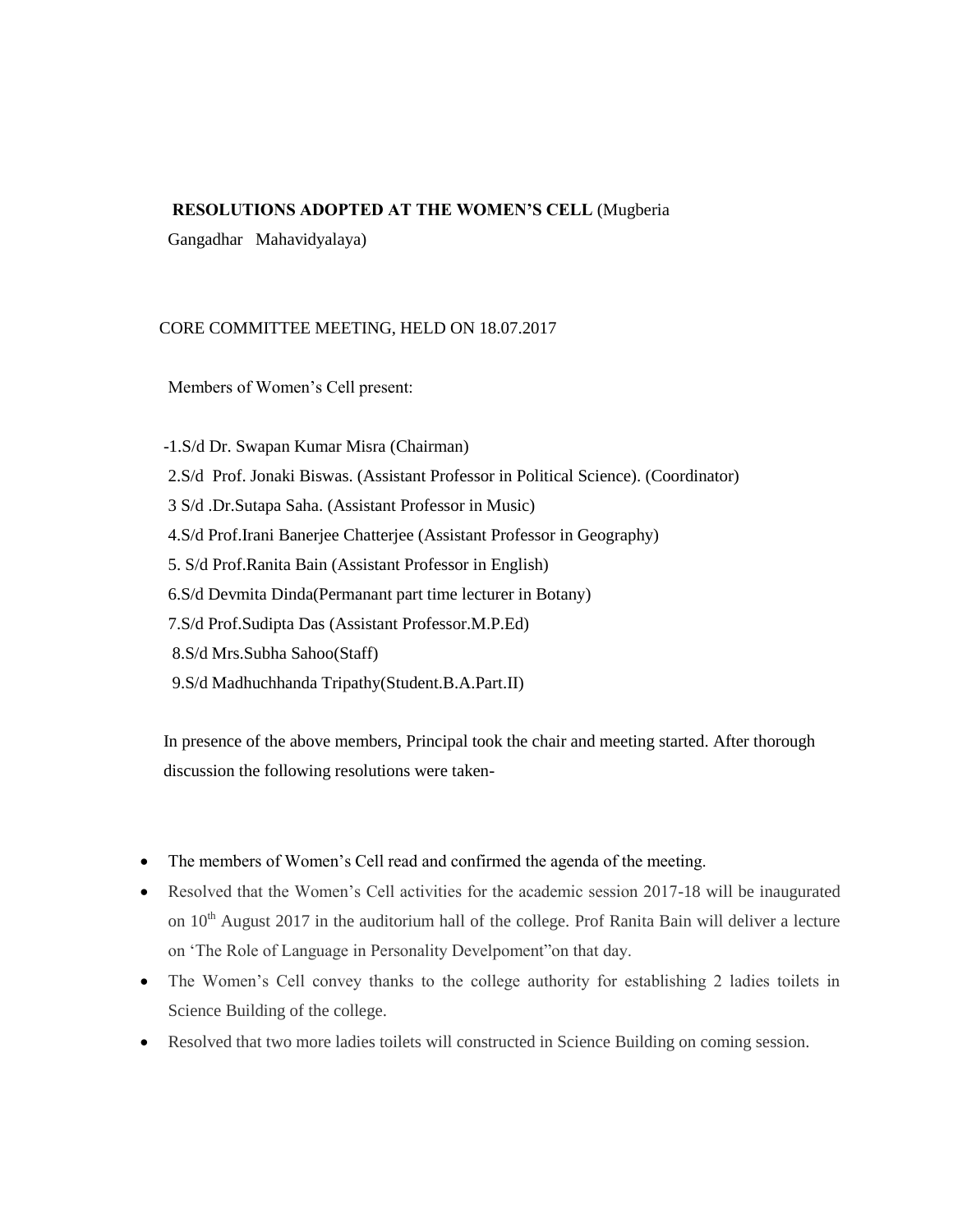**RESOLUTIONS ADOPTED AT THE WOMEN'S CELL (**Mugberia Gangadhar Mahavidyalaya)

#### CORE COMMITTEE MEETING, HELD ON 19.02.2018

Members of Women"s Cell present:

 1.S/d Dr. Swapan Kumar Misra (Chairman) 2. S/d Prof. Jonaki Biswas. (Assistant Professor in Political Science). (Coordinator) 3.S/d Dr.Sutapa Saha. (Assistant Professor in Music) 4.S/d Prof.Irani Banerjee Chatterjee (Assistant Professor in Geography) 5. S/d Prof.Ranita Bain (Assistant Professor in English) 6.S/d Devmita Dinda(Permanant part time lecturer in Botany) 7.S/d Prof.Sudipta Das (Assistant Professor.M.P.Ed) 8.S/d Mrs.Subha Sahoo(Staff) 9.S/d Madhuchhanda Tripathy(Student.B.A.Part.II)

- The members of Women"s Cell read and confirmed the agenda of the meeting.
- The Cell will unanimously organize a non formal class on Women's Day  $(8<sup>th</sup> March.2018)$  on women"s rights and gender-related issues. Prof Devmita Dinda delivered a lecture on" Malnutrition" female students and staffs were participated in this class, and benefitted from it.
- Resolved that as per demand of Women"s Cell the college authority will establish a Sanitary Vending Machine in girl"s common room on coming session.
- The Women's Cell convey thanks to the college authority for establishing 2 ladies toilets in Science Building this year.
- The Women's Cell convey thanks to Govt of WB, Education Department for sanctioning Rs 1 Crore for construction of Women Hostel on 21.09 2017..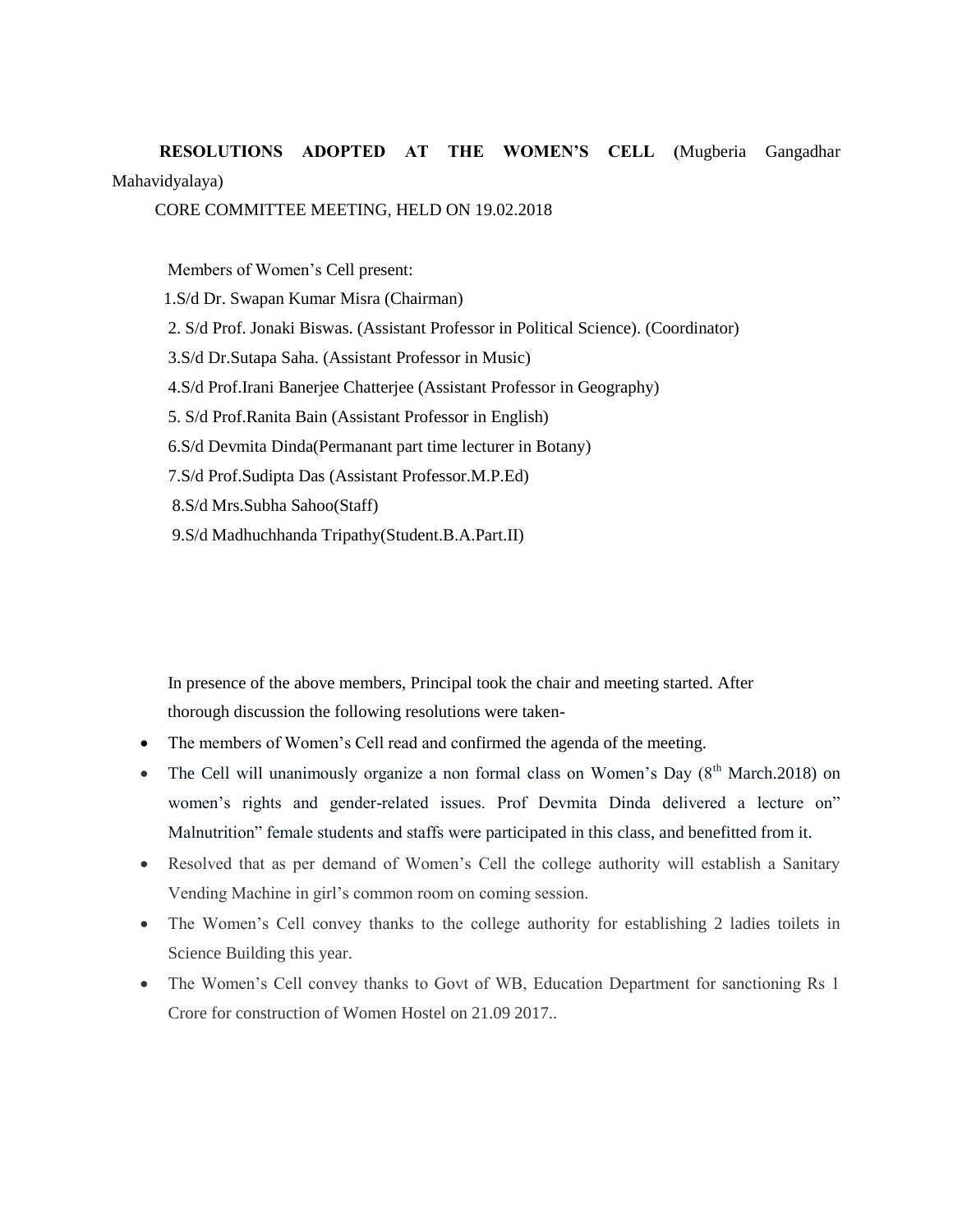## **RESOLUTIONS ADOPTED AT THE WOMEN'S CELL (**Mugberia Gangadhar Mahavidyalaya)

CORE COMMITTEE MEETING, HELD ON 02.08.2018

Members of Women"s Cell present:

 1.S/d Dr. Swapan Kumar Misra (Chairman) 2. S/d Prof. Jonaki Biswas. (Assistant Professor in Political Science). (Coordinator) 3.S/d Dr.Sutapa Saha. (Assistant Professor in Music) 4.S/d Prof.Irani Banerjee Chatterjee (Assistant Professor in Geography) 5. S/d Prof.Ranita Bain (Assistant Professor in English) 6.S/d Devmita Dinda(Permanant part time lecturer in Botany) 7.S/d Prof.Sudipta Das (Assistant Professor.M.P.Ed) 8.S/d Mrs.Subha Sahoo(Staff) 9.S/d Madhuchhanda Tripathy(Student.B.A.Part.III)

- The members of Women's Cell read and confirmed the agenda of the meeting.
- Resolved that the Women"s Cell activities for the academic session 2018-19 will be inaugurated on 10<sup>th</sup> August 2017 in the auditorium hall of the college. Prof Irani Banerjee Chatterjee will deliver a lecture on "Violence against Women."
- Resolved that the Women"s Cell will conduct a public awareness lecture on "Sustainable Menstrual Health Awareness –Newer Modalities, Green the Red" on 11<sup>th</sup> September , 2018.
- Resolved that Women"s Cell will participate in Swachhata avijan , conducted by the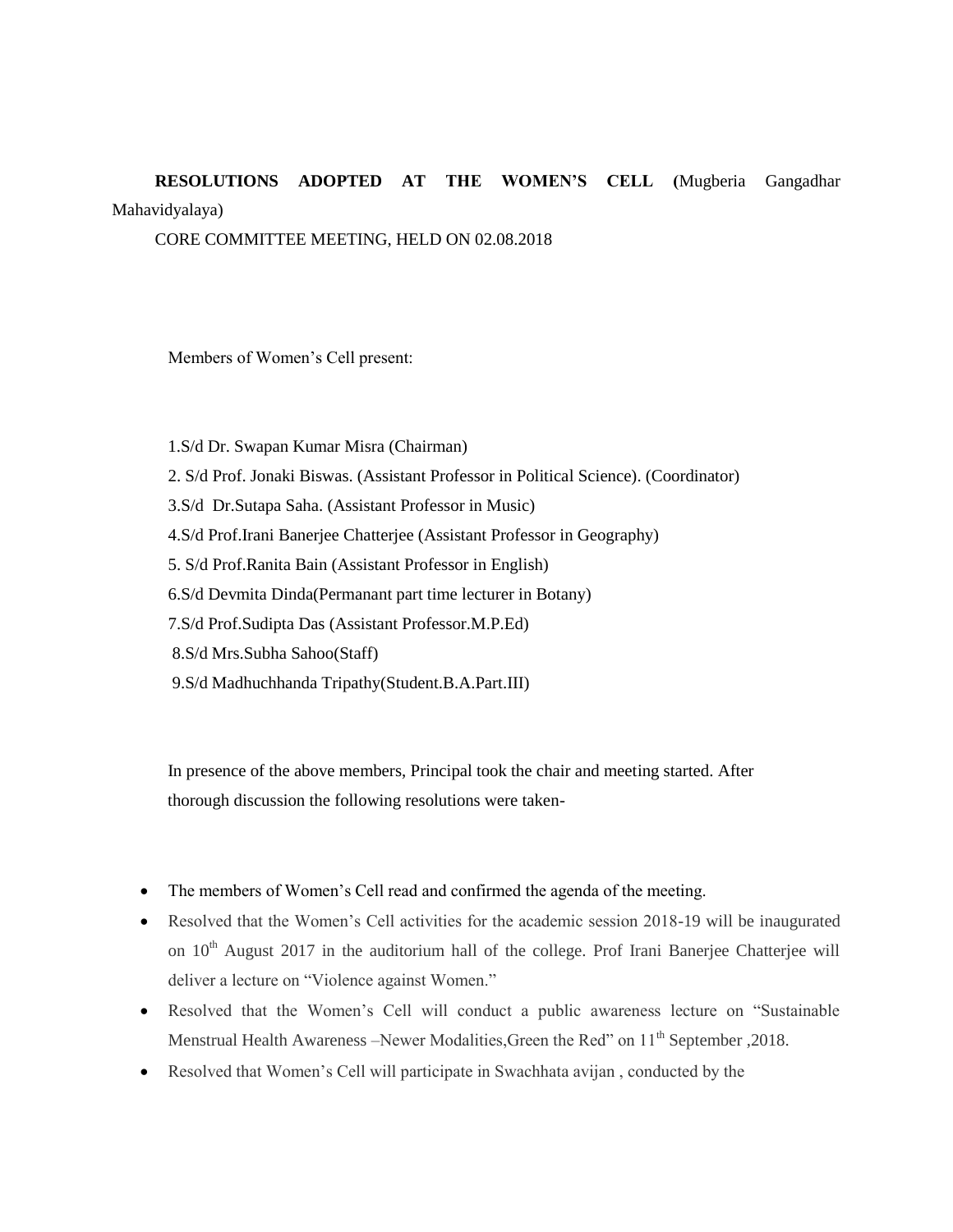College authority and organise an awareness program on health and heigyne and distribute sanitary napkins to the women in rural locality on Gandhi Jayanti this year.

 The Women"s Cell convey thanks to the college authority for establishing Sanitary Vending Machine in girl"s common room of the college.

#### **Glimpses of activities done by Women's Cell:**



Members of Women Cell were discussing with the students about their demand for renovation of common room.



Student"s of Mugberia Gangadhar Mahavidyalaya performing street drama against domestic violence initiated by women"s cell.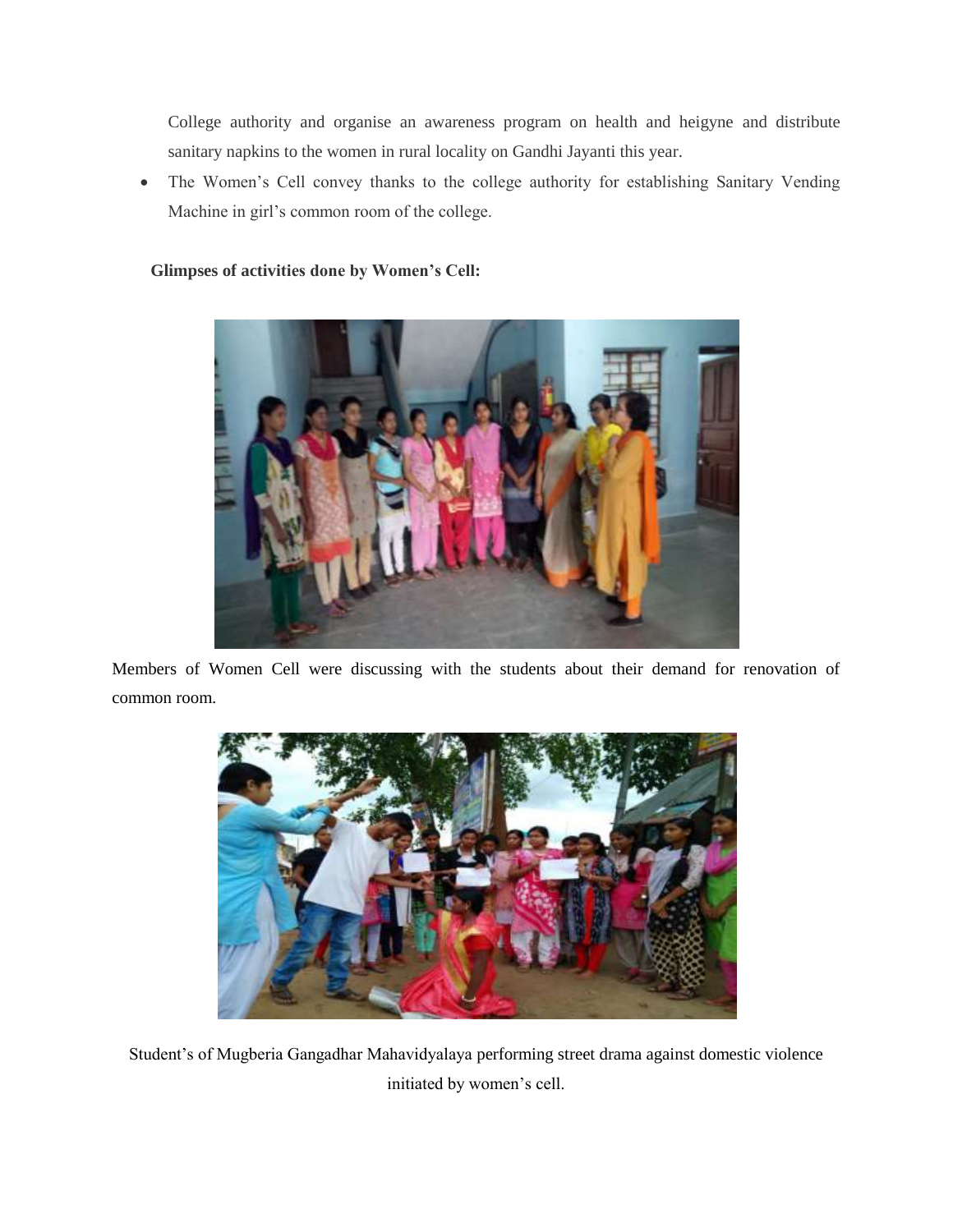

Installation of Sanitary Vending Machine inside girl"s common room.



Smt. Jonaki Biswas, Associate Professor and Co-ordinator of women"s cell delivering a lecture on Gender issue in a non-formal class.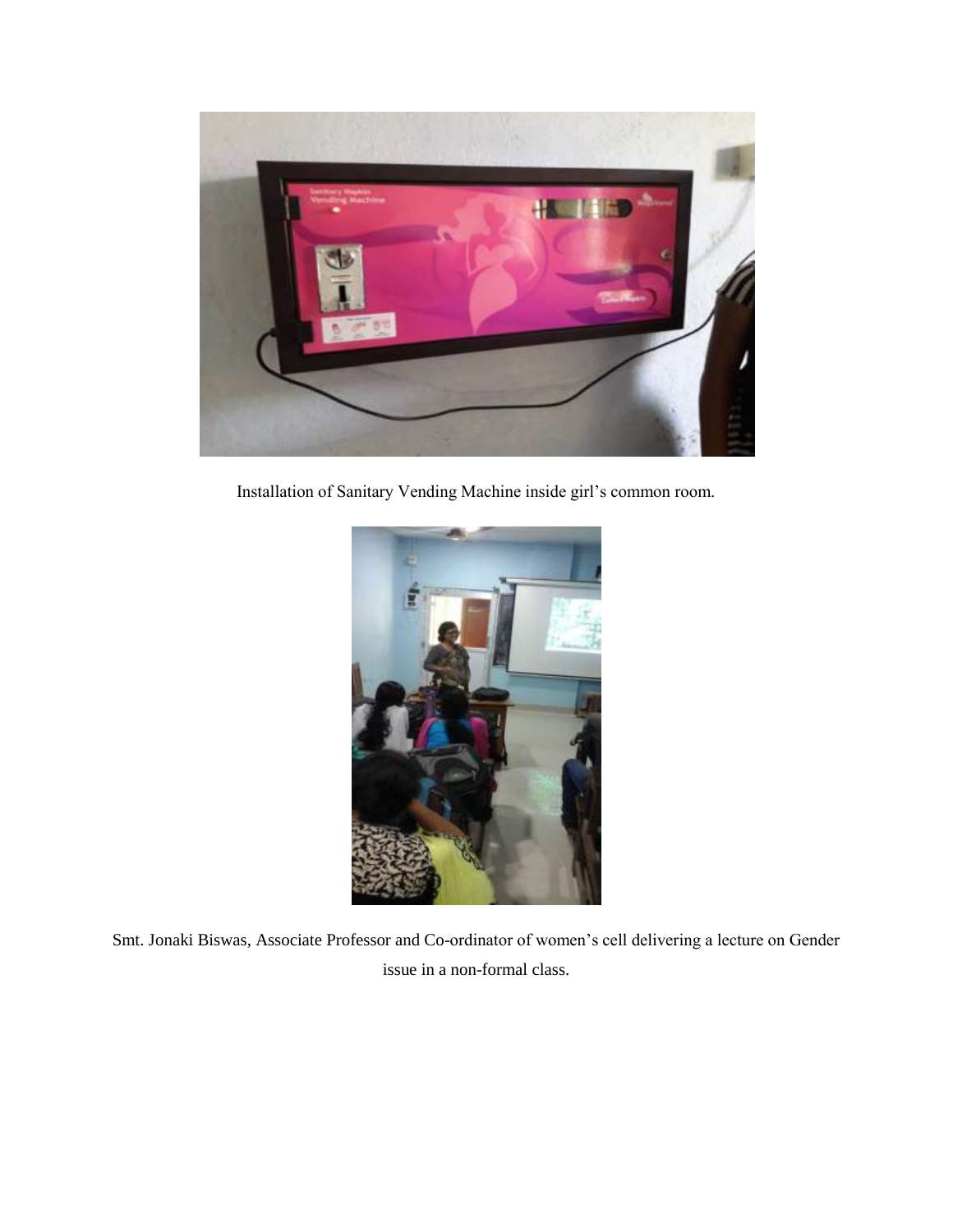

Girl students of this college in a parade



A national seminar organized by Women"s cell in collaboration with IQAC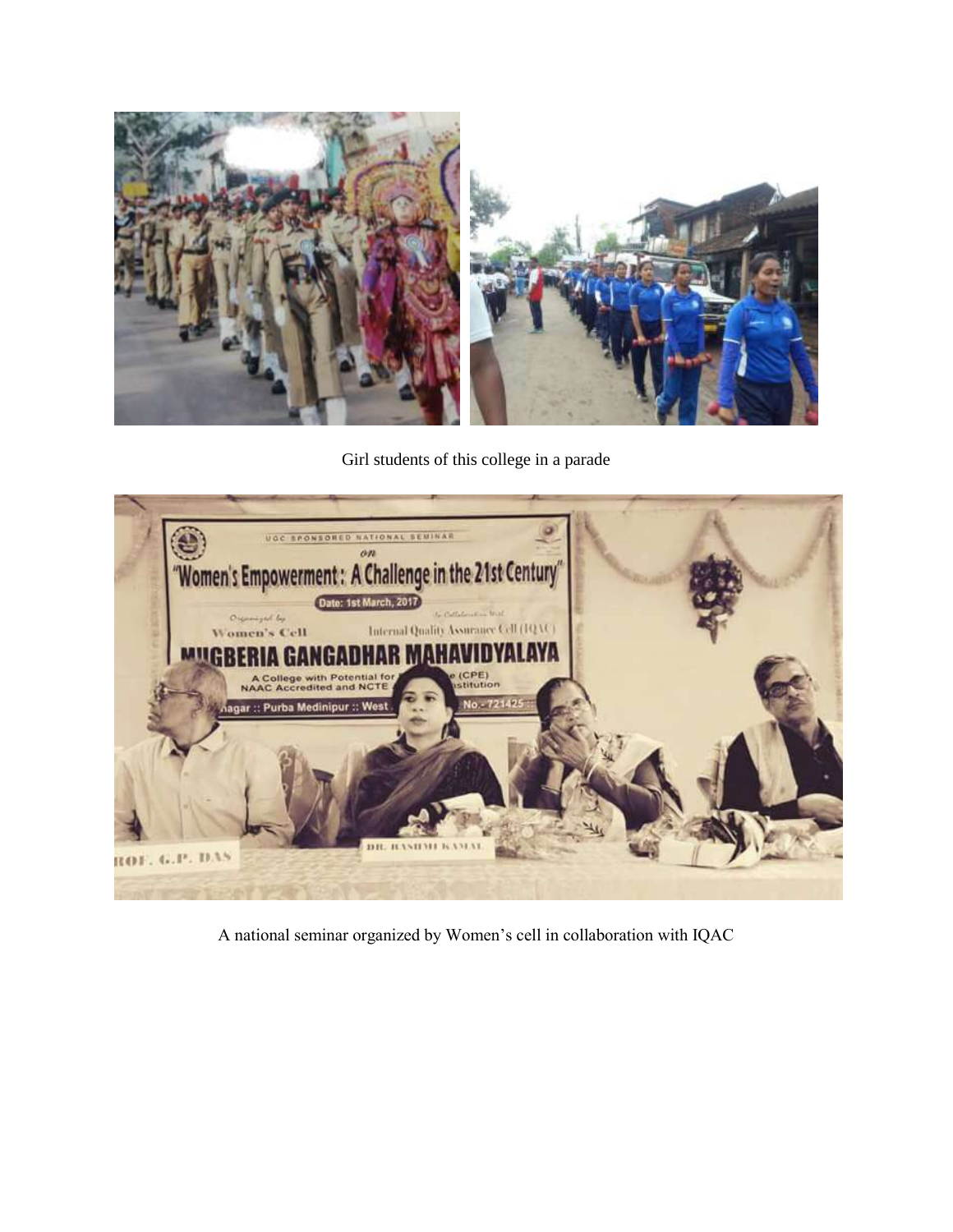

Awareness Programme conducted by women"s cell.



Awareness programme on "Green the Red"